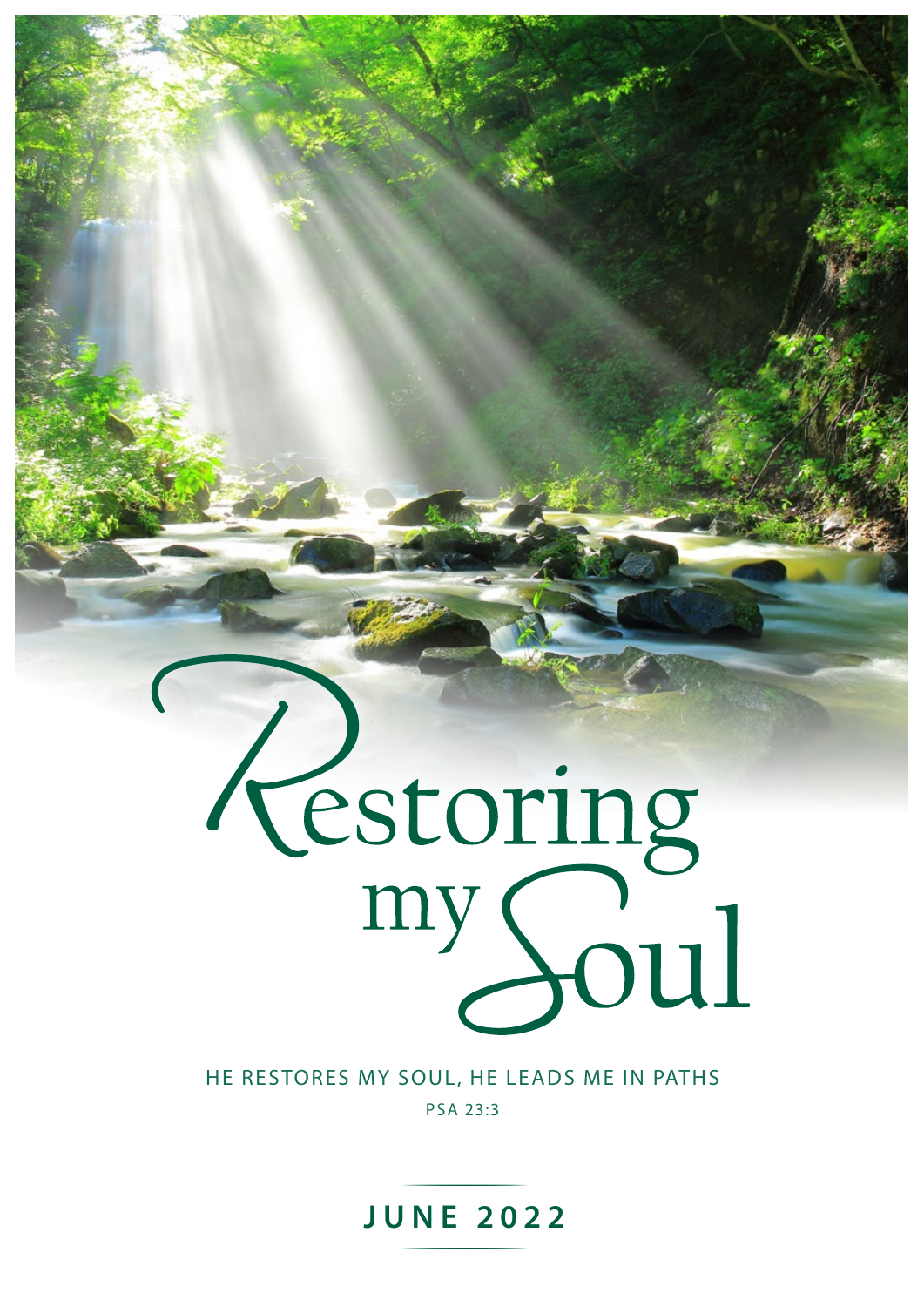

A FIVE DAY DEVOTIONAL GUIDE

#### JUNE 2022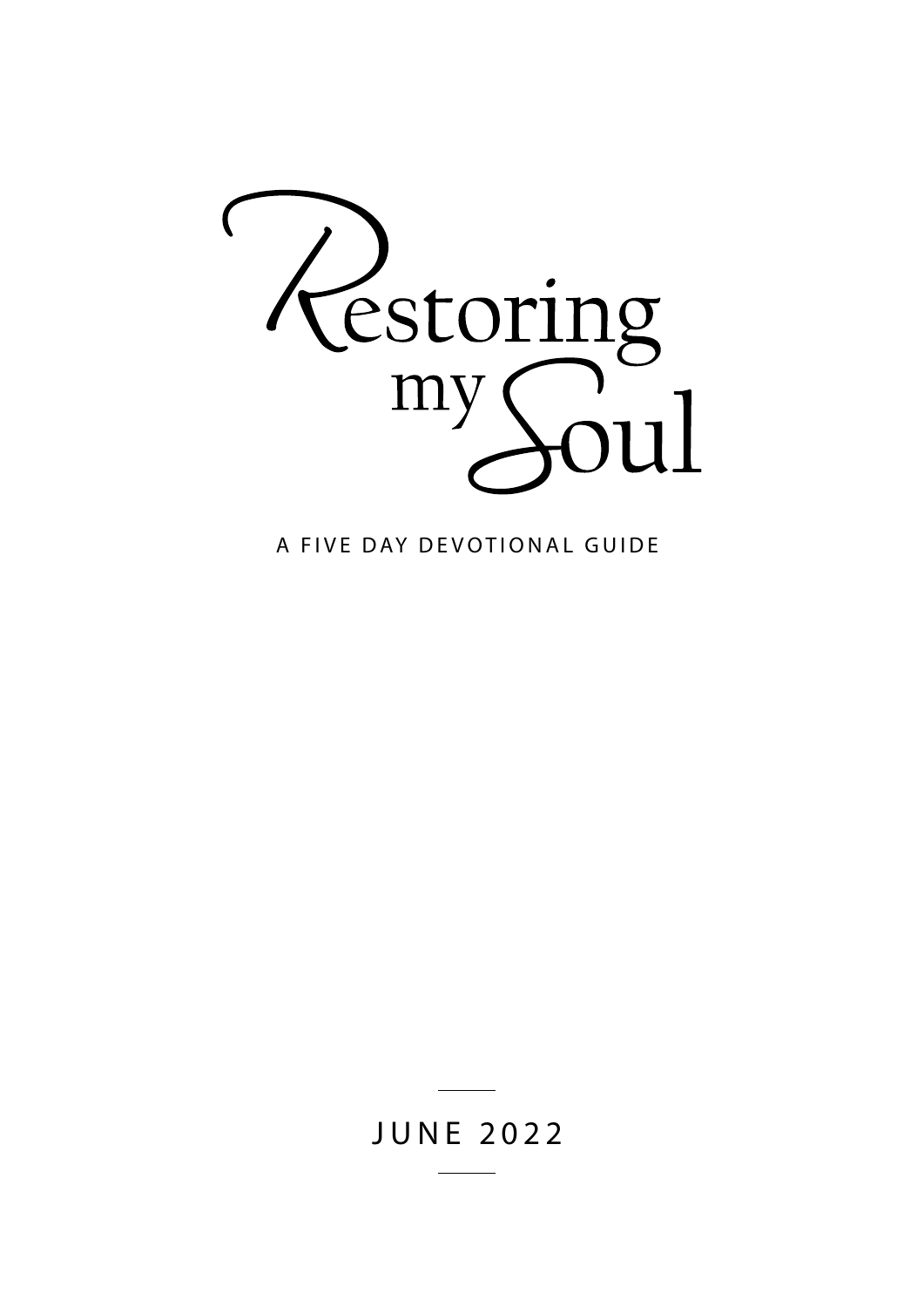#### **RESTORING MY SOUL**

*A Five Day Devotional Guide*

#### **June 2022**

#### **Contributing Authors**

Victor Hall Peter Hay David Baker

#### **Compiled by**

David Baker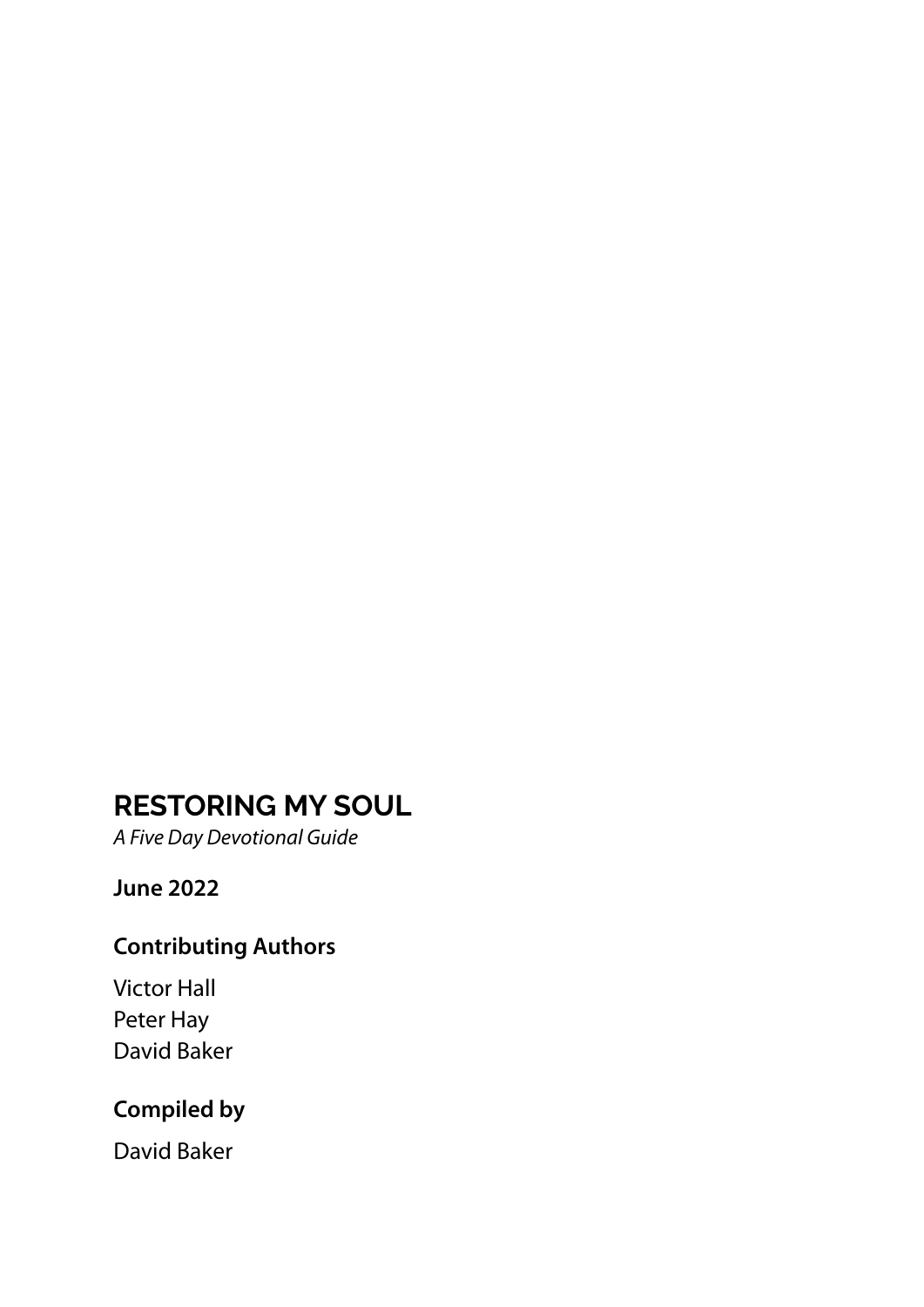#### **Contents**

| Monday 6 June     |                                    |  |
|-------------------|------------------------------------|--|
| Tuesday 7 June    |                                    |  |
| Wednesday 8 June  |                                    |  |
| Thursday 9 June   |                                    |  |
| Friday 10 June    |                                    |  |
| Monday 13 June    |                                    |  |
| Tuesday 14 June   |                                    |  |
| Wednesday 15 June |                                    |  |
| Thursday 16 June  |                                    |  |
| Friday 17 June    | When you host an agape meal 11     |  |
| Monday 20 June    |                                    |  |
| Tuesday 21 June   |                                    |  |
| Wednesday 22 June |                                    |  |
| Thursday 23 June  |                                    |  |
| Friday 24 June    | I have bought five yoke of oxen 16 |  |
| Monday 27 June    | No one can serve two masters 17    |  |
| Tuesday 28 June   |                                    |  |
| Wednesday 29 June |                                    |  |
| Thursday 30 June  | The failure to choose sonship 20   |  |
| Friday 1 July     |                                    |  |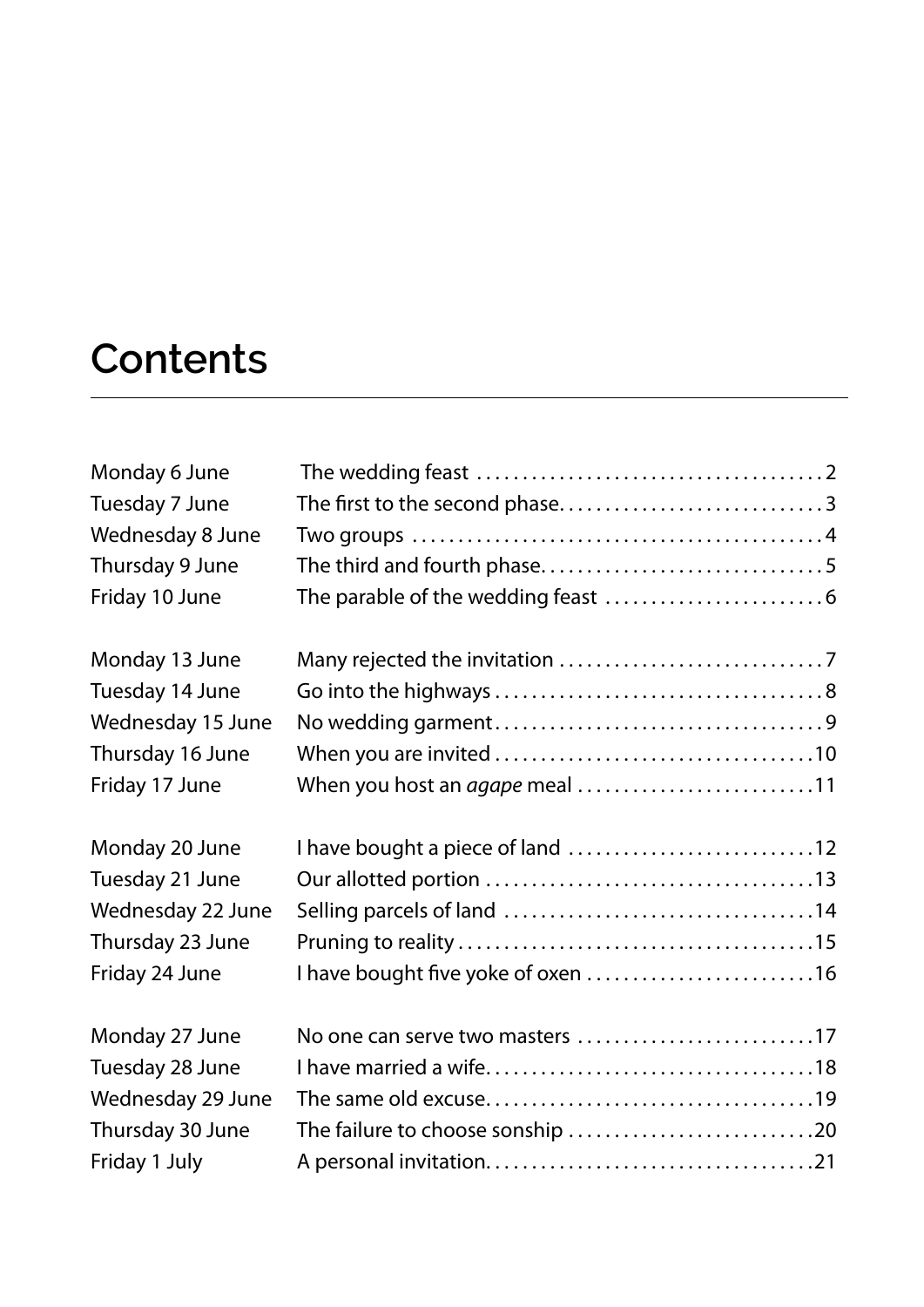## <span id="page-4-0"></span>**The wedding feast**

Jesus used several different parables during His earthly ministry to focus on the importance of the fellowship of the *agape* meal. In these parables, Jesus often described the fellowship of the *agape* meal as *'a wedding feast'*. **Luk 14:8.** When we consider these parables, it is important to understand that there are *four phases* to the wedding feast before the coming of the new heavens and new earth.

In the book of Revelation, the apostle John recorded that he saw the new Jerusalem 'coming down out of heaven from God, prepared as a bride adorned for her husband'. **Rev 21:2**. We know that the marriage between Christ and the church occurred on the day of His crucifixion. In the same way that the Lord God formed the woman from the side of Adam in the beginning, the Father fashioned the church from the physical body of Christ to become His bride. **Gen 2:21-23. Joh 19:34. Eph 5:30-32**. The first manifestation of the new Jerusalem, coming down out of heaven from God as a bride adorned for her husband, was seen on the Day of Pentecost.

The apostle John saw that the wall of the bride city is built upon the foundation of the twelve apostles of the Lamb. **Rev 21:14**. In the early church in Jerusalem, the apostles publicly proclaimed the word of life from Solomon's Portico within the temple precinct. **Act 5:12.** This word was the foundation of the *agape* fellowship for all the believers in Jerusalem. We read in the book of Acts that 'they continued steadfastly in the apostles' doctrine and fellowship, in the breaking of bread, and in prayers'. **Act 2:42.** The key point is that, as they continued in the fellowship of the *agape* meal, they were participating in *the first phase of the wedding feast*.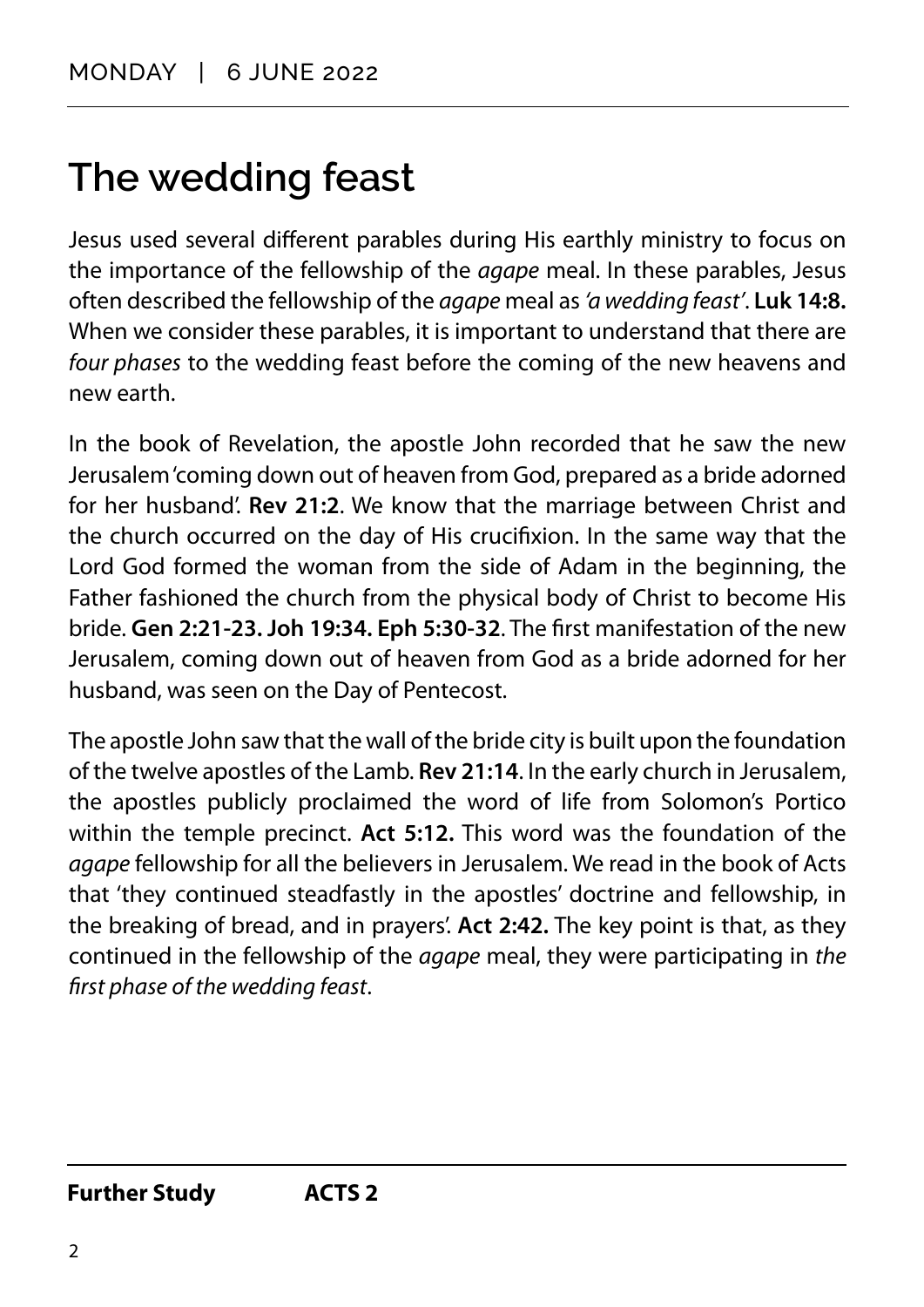#### <span id="page-5-0"></span>**The first to the second phase**

The *first phase* of the wedding feast is the fellowship of the *agape* meal for the church age. The *agape* meal is a public and house to house fellowship. The early believers in Jerusalem gathered 'daily with one accord in the temple, and breaking bread from house to house, they ate their food with gladness and simplicity of heart'. **Act 2:46**. Significantly, the fellowship of the *agape* meal continued among the elect when they were dispersed, or scattered, from Jerusalem. **Jas 1:1. 1Pe 1:1-2**. The elect have been scattered to all nations, in the fellowship of lampstand churches. The Lord's lampstand churches are still subject to the administration of Babylon that rules over the nations of the world.

The *first phase* of the wedding feast began on the Day of Pentecost and will continue for the duration of the church age. When the Father places His throne in the middle of the heavenly Jerusalem, and Jesus Christ stands up as the Lamb, it will initiate *the second phase* of the wedding feast. **Rev 5:6**. During this phase, the administration of the Father's throne will be revealed through the apostolic administration of Christ; the presbytery with its twenty-four courses; and the 144 000, who will be sealed as the firstfruits of the true Israel of God. **Rev 7:3-4.** During the *second phase* of the wedding feast, the mountain of the Lord's house will fill the whole earth. It will be established with dominion over all the kingdoms of the world. **Isa 2:2**.

We read in the book of Isaiah concerning *the second phase* of the wedding feast, 'The Lord will create over *the whole area of Mount Zion* and over her assemblies a cloud by day, even smoke, and the brightness of a flaming fire by night; for over all the glory *will be a canopy*. There will be a shelter to give shade from the heat by day, and refuge and protection from the storm and the rain.' **Isa 4:5-6. Rev 7:15-17**.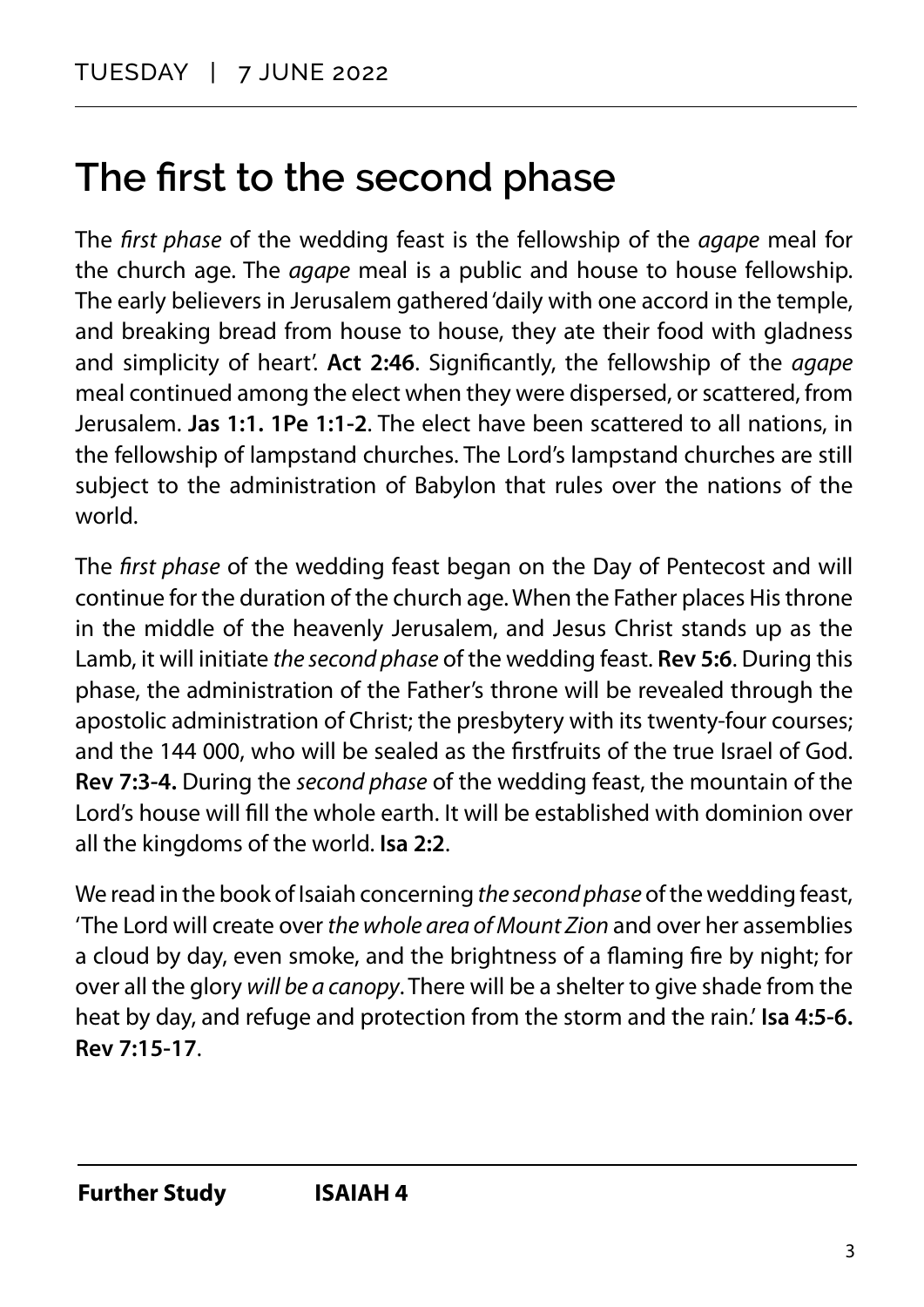#### <span id="page-6-0"></span>**Two groups**

When the Father places His throne in the middle of the Jerusalem from above, He will stretch His tabernacle, or temple, over all the inhabitants who belong to Mount Zion. This means that every assembly, or dwelling place, that belongs to the heavenly Jerusalem will be under the shadow of His wings. **Psa 91:1**. The citizens of the heavenly Jerusalem will begin to experience the same miraculous provision and protection that the nation of Israel enjoyed when the Lord God brought them out of Egypt on eagles' wings. **Exo 19:4. Rev 12:14**.

Two groups will participate in *the second phase* of the wedding feast when the Lamb will lead them to 'the springs of the water of life'. **Rev 7:16-17.** The *first group* comprises all the overcomers from the seven lampstand churches, who will move from the Son's throne to the Father's throne when the Father takes His seat. **Rev 3:12**. The *first group* of overcomers will include the apostolic administration, the presbytery, and the 144 000, who will be sealed as the firstfruits of the true Israel of God. **Rev 7:4. Rev 14:1-5.**

The *second group* who will participate in *the second phase* of the wedding feast is the 'fruit' of the evangelistic ministry of the church when the gospel of the kingdom is proclaimed in all nations. **Mat 24:14.** It is the great multitude which no man can number from every tribe, nation, people and tongue. **Rev 7:9**. The great multitude will come out of the great tribulation, which is the hour of testing that will come upon the whole world during the opening of the seals. The apostle John saw that this great multitude will be clothed in white garments because they have embraced their unique participation in the fellowship of Christ's offering and sufferings. **Rev 7:13-14**. The palm branches in their hands signify that they are ready to join the fellowship of the wedding feast as the true Feast of Tabernacles.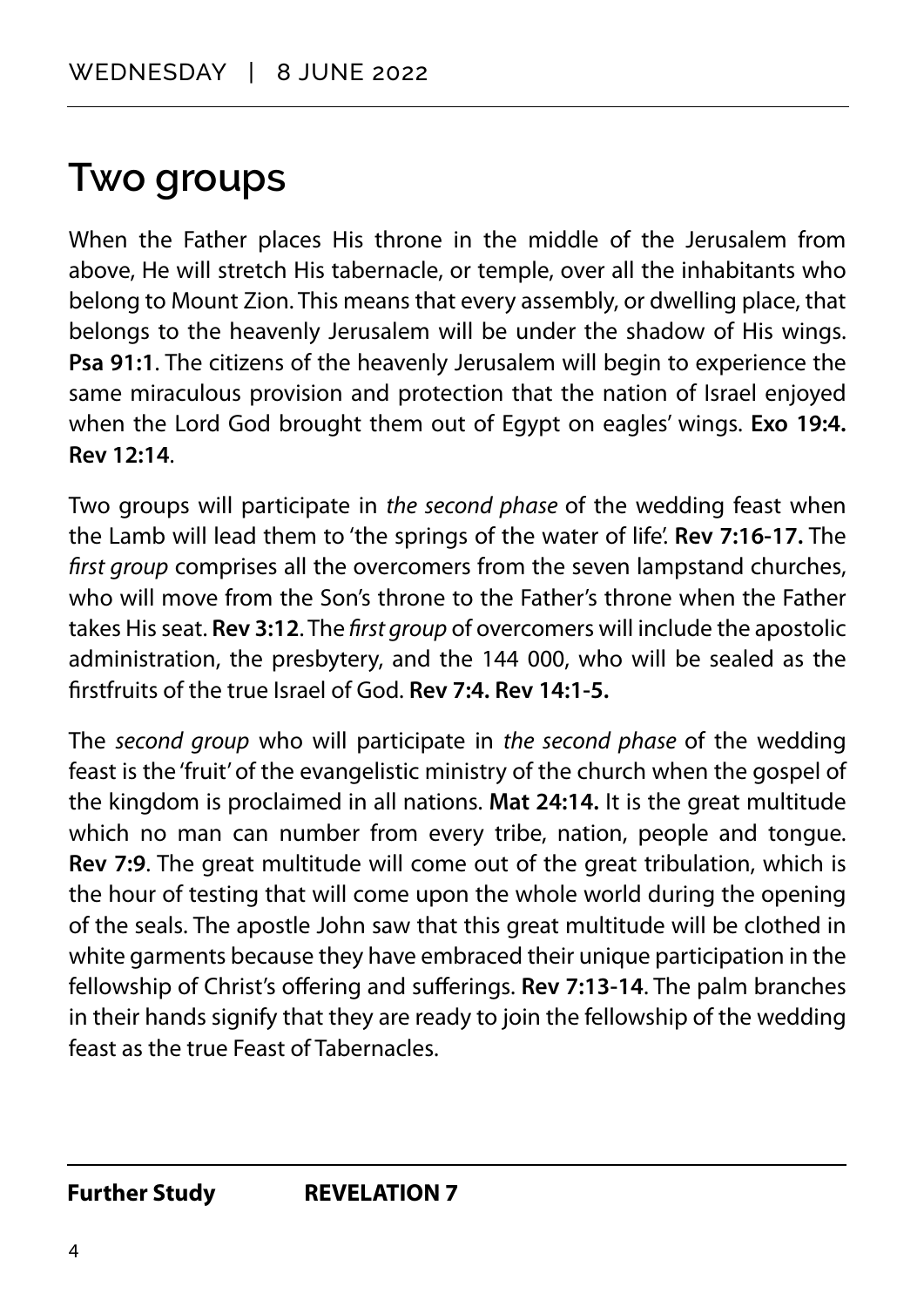#### <span id="page-7-0"></span>**The third and fourth phase**

The *third phase* of the wedding feast is the time when Jesus Christ will nourish and protect the church in the wilderness for 3½ years during the reign of Antichrist in the world. **Rev 12:6,14.** During the blowing of the trumpets, Christ will send His messengers to gather His elect from the four winds of heaven in readiness for this phase of the wedding feast. **Mat 24:31**. The parable of the wise and foolish virgins reveals that there will come a time when the door to this phase of the wedding feast will be shut. **Mat 25:10**. The door to the *third phase* of the wedding feast will be shut when the altar of incense in the true temple is measured, and the outer court is delivered to the Gentiles to be trampled underfoot for 3½ years. **Rev 11:1-2.**

The *fourth phase* of the wedding feast will occur during Christ's millennial reign on the earth. The wedding feast during the millennium will include the resurrected believers from all ages, because it will commence after the day of resurrection. Jesus was referring to this phase of the wedding feast when He said that 'many will come from east and west, and sit down with Abraham, Isaac, and Jacob in the kingdom of heaven'. **Mat 8:11**. This phase of the wedding feast will include the final group of martyrs who will be killed during the emergence of the eighth world kingdom. **Rev 20:4. Rev 14:9-13. Rev 13:11-15.**

Following the *fourth phase* of the wedding feast in the millennium, the present heavens and earth will be dissolved by fire, and the Lord will establish the new heavens and new earth. **Rev 20:11-15. Rev 21:1**. The new heavens and the new earth will be the context in which the righteousness of sonship, in the *agape* fellowship of Yahweh, will increase forever and ever. **2Pe 3:11-13. Isa 9:7. Dan 9:24.**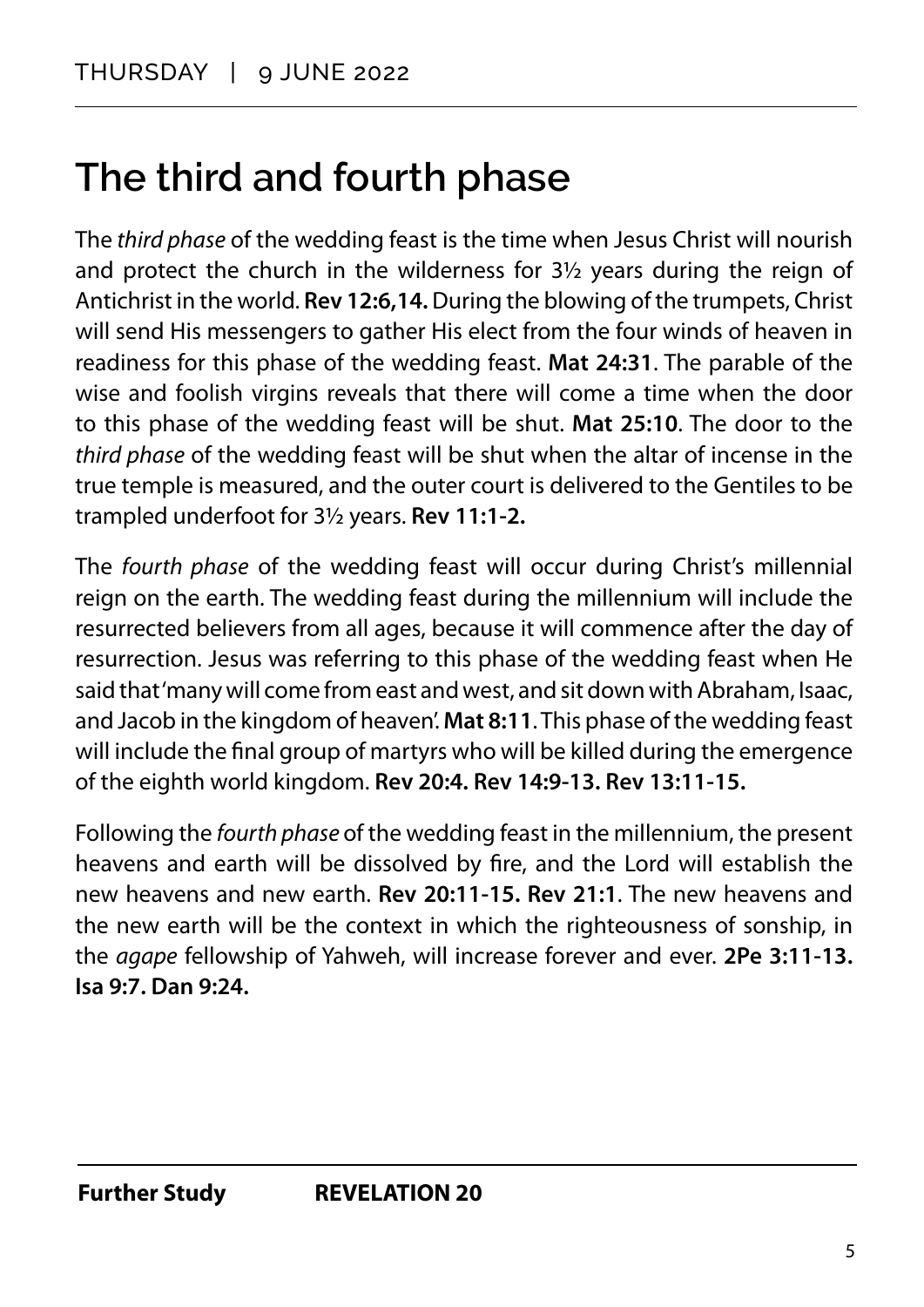#### <span id="page-8-0"></span>**The parable of the wedding feast**

The parable of the wedding feast covers the entire period from the earthly ministry of Jesus, all the way to the invitation to join the third phase of the wedding feast in the wilderness at the end of the age. Jesus likened the kingdom of heaven to a certain king who had arranged a marriage for his son. In this parable, the king is evidently God the Father. The Son is Jesus Christ. He is the Bridegroom. We know that the bride is the church. **Eph 5:25**.

Jesus said that the king sent out his servants to call all of those who were invited to the wedding, but *they were not willing to come*. **Mat 22:2-3.** This first group of messengers refers to all the prophets of old who were sent by God to the nation of Israel. The last and greatest of all these prophets was John the Baptist. **Luk 7:28**. It was John the Baptist who announced that Jesus Christ had come as the Bridegroom. John described himself as 'the friend of the Bridegroom'. **Joh 3:29**. The nation of Israel did not receive the ministry of John the Baptist and, likewise, they rejected the ministry of Christ Himself. Jesus said, concerning the Jews, 'How often I wanted to gather your children together as a hen gathers her chicks under her wings, but *you were not willing!*' **Mat 23:37**.

Significantly, following the offering of Christ, the Father sent out *other servants*  to the Jewish nation. In contrast to the first group of messengers who invited the Jews to a future wedding feast, the next group of messengers were instructed to tell the people that everything was *now ready*. The king said to this next group of servants, 'Tell those who have been invited, "Behold, I have prepared my dinner; my oxen and my fattened livestock are all butchered and *everything is ready; come now* to the wedding feast".' **Mat 22:4.** The wedding feast was ready because the offering of Christ was complete.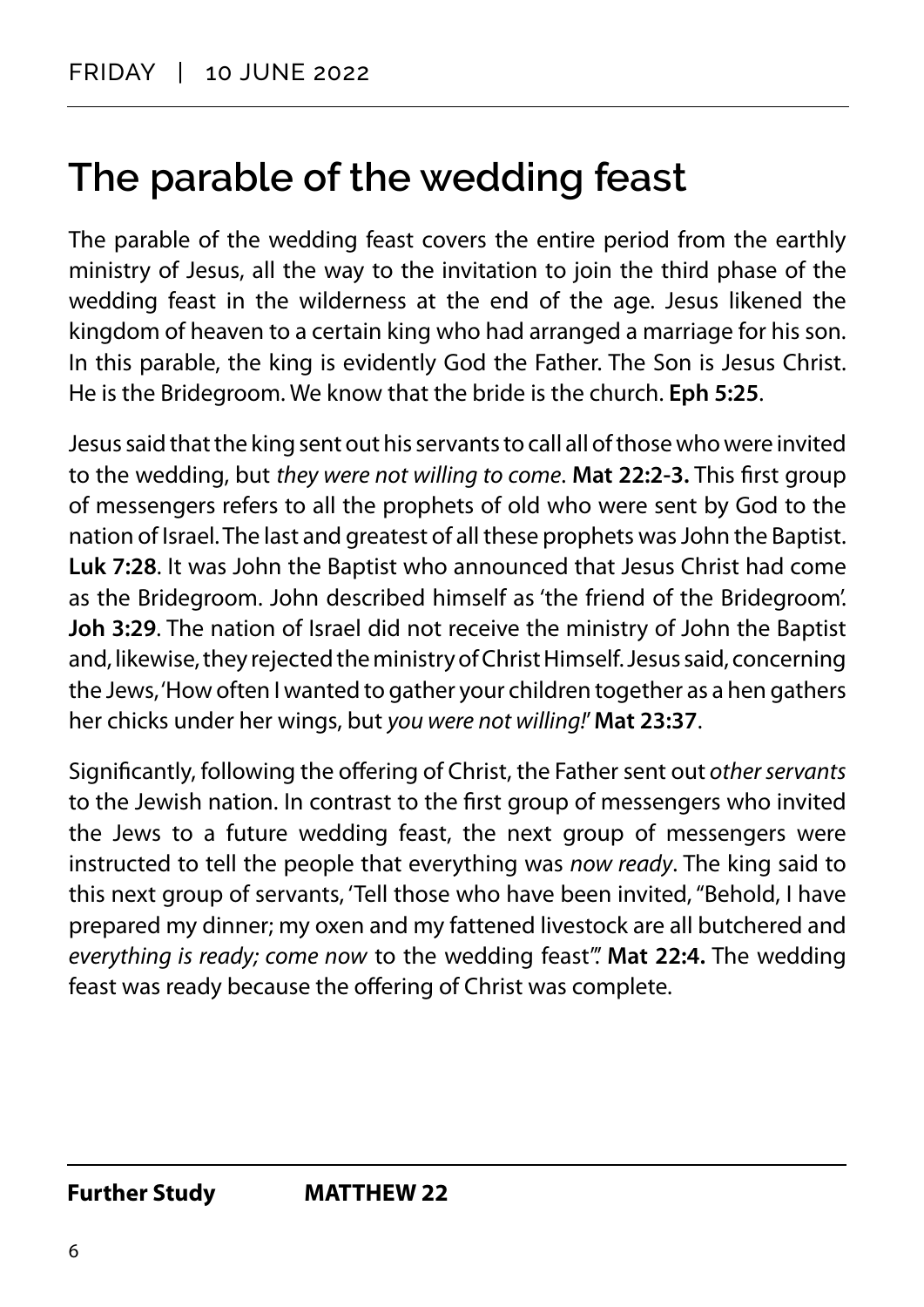## <span id="page-9-0"></span>**Many rejected the invitation**

The first manifestation of the bride city coming down out of heaven from God, as a bride adorned for her husband, was seen on the Day of Pentecost. **Rev 21:2**. The second group of servants included the twelve apostles who were the living foundation of the new Jerusalem. **Rev 21:14.** It also included all of the elect, who continued steadfastly in the apostles' doctrine, in fellowship, in the breaking of bread and in prayers. **Act 2:42**. Many of the Jews did accept the invitation to join the fellowship of the *agape* meal. **Act 6:7.** However, the response of most of the religious leaders, and of the Jewish nation, was the same as it had been prior to the offering of Christ. They rejected the invitation to come to the wedding feast.

Specifically, Jesus said that many 'made light' of the invitation. **Mat 22:5**. This could also be translated that they 'paid no attention to it'. They did not recognise or appreciate the significance of the *agape* meal; nor the imperative for them to accept the invitation. Rather than responding with faith and obedience to the call of God through His messengers, they 'went their ways'. They were preoccupied with their own goals and activities in the world. For example, one went to his own farm and another went to his business.

In addition to those who were ambivalent toward the invitation to the wedding feast, there were religious zealots who treated the servants spitefully, and killed them. Prior to his conversion, we know that Saul was one of those zealots who was 'breathing threats and murder' against the believers in the early church. **Act 9:1.** Stephen said to the Jews, 'You stiff necked and uncircumcised in heart and ears! You always resist the Holy Spirit; as your fathers did, so do you. Which of the prophets did your fathers not persecute? And they killed those who foretold the coming of the Just One, of whom you now have become the betrayers and murderers.' **Act 7:51-53.**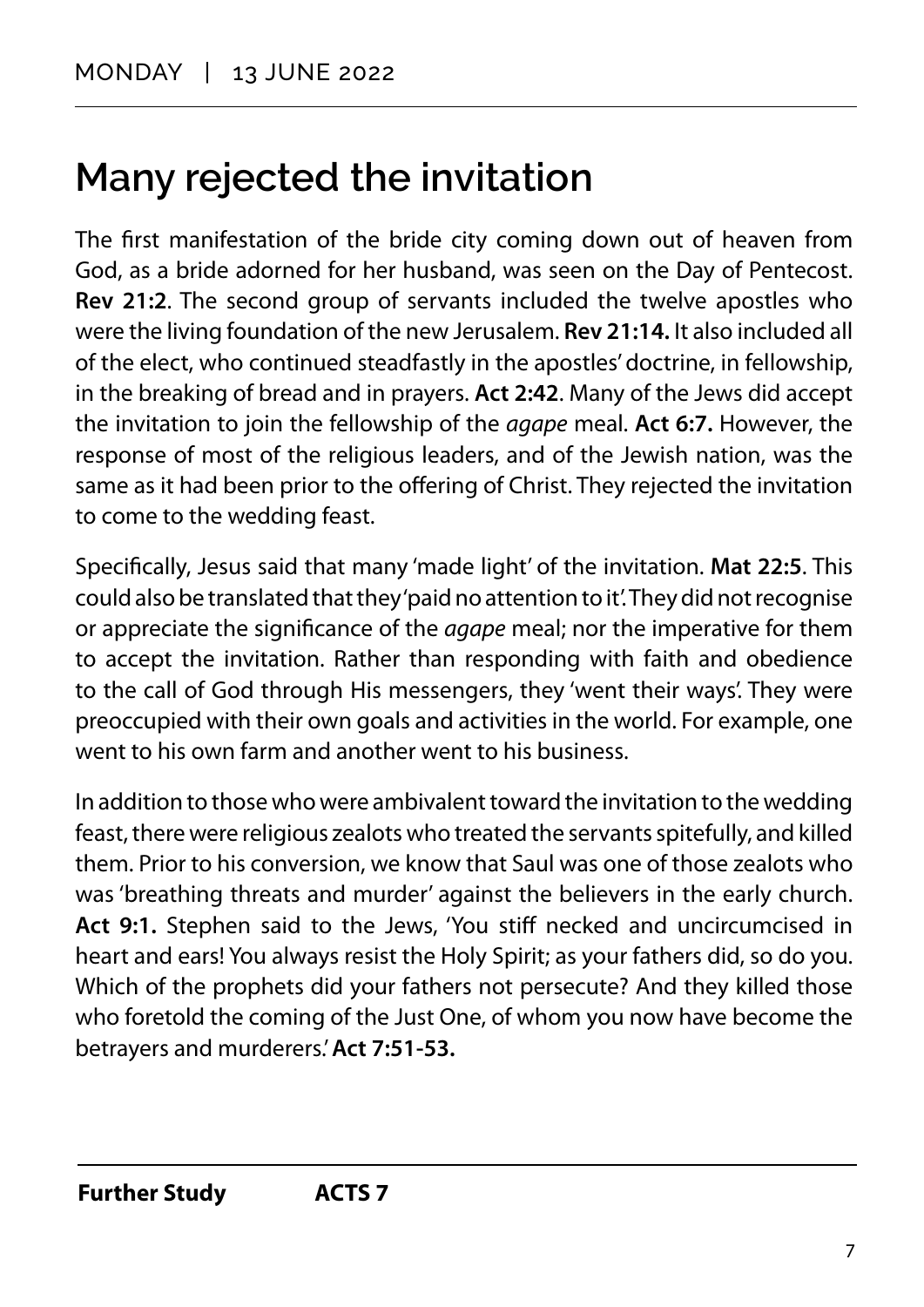# <span id="page-10-0"></span>**Go into the highways**

The book of Acts recorded that Stephen was the first martyr who was killed by the Jews following the offering of Christ. In the parable, the king was furious with those who persecuted and killed his messengers. He sent out his armies, destroyed the murderers, and burned their city. **Mat 22:7.** We note that this was fulfilled in history when the armies of Prince Titus destroyed the city of Jerusalem in AD70. The city was, literally, burned with fire. The destruction of Jerusalem was the judgement of God upon the Jewish nation.

The king said to the servants who had been sent initially to the Jews, 'The wedding is ready, but those who were invited *were not worthy*.' **Mat 22:8.** The king's statement that they 'were not worthy' reminds us of the words of Paul to the Jews in Pisidian Antioch. After the word that he proclaimed in the Jewish synagogue was rejected, he said, 'It was necessary that the word of God should be spoken to you first; but since you reject it, and judge yourselves *unworthy of everlasting life*, behold, we turn to the Gentiles.' **Act 13:46**.

In the parable, when those who had been invited were not worthy, the king instructed his servants to go into the highways and to invite every person whom they could find, to come to the wedding feast. **Mat 22:9**. They gathered both the bad and the good. **Mat 22:10. Mat 13:47-48**. The result is that the wedding hall was filled with guests. Throughout the entire church age, God the Father has been sending messengers into the world to invite all men to join the fellowship of the *agape* meal. However, it is in the time of the end that there will be a great harvest. A great multitude which no man can number from every tribe, nation, people and tongue will come into the kingdom of God. **Rev 7:9**.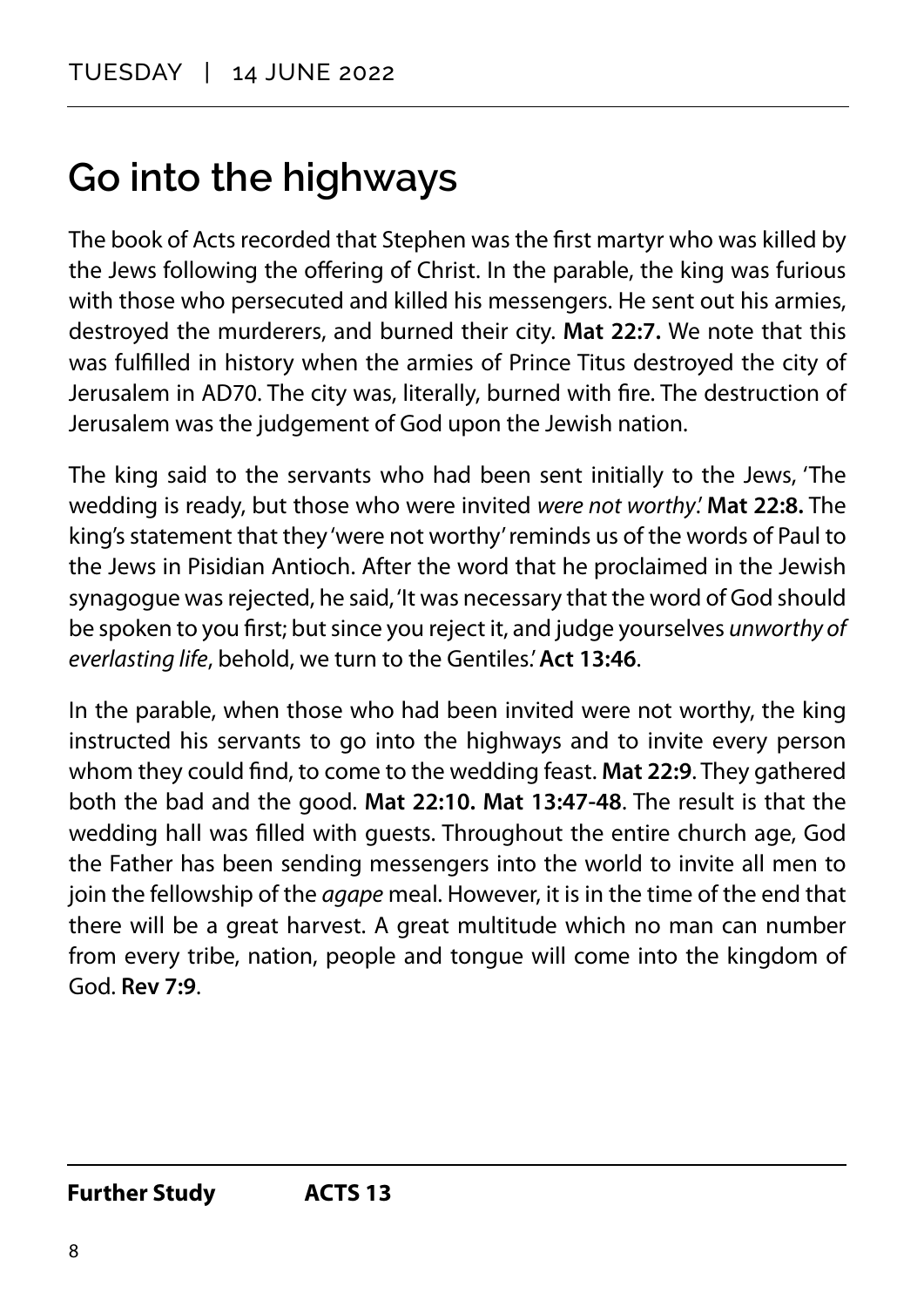## <span id="page-11-0"></span>**No wedding garment**

The great harvest is the highpoint of the parable. However, the parable does not conclude with the wedding hall being filled with guests. When the king came in to see the guests, he saw a man who was not wearing a wedding garment. **Mat 22:11**. The king said to him, 'Friend, how did you come in here without a wedding garment? The man was speechless.' **Mat 22:12.** Remarkably, the king was still inviting this man to join a discussion regarding his participation in the wedding feast. However, the man refused to respond! He was speechless because he had not learned a culture of fellowship in the household of God. The word of faith was not in his heart or in his mouth. **Rom 10:8.** He had *no testimony* as a son of God.

The king then instructed his servants to bind the man hand and foot. He told them to cast the man into outer darkness where there is weeping and gnashing of teeth. **Mat 22:13**. We know that Jesus was referring to the eternal torment that will be experienced by all those who are cast into the lake of fire for eternity.

The man who had no wedding garment had responded to the invitation to join the wedding feast, but he did not accept or embrace the culture of the *agape* meal. He did not belong to the elect. **Mat 22:14**. Rather, he was guilty of the sin of presumption as he sat down to eat and drink at the feast 'without fear'. **Jud 1:12.** The presumption of this man demonstrates that he did not fear God. He did not honour or respect the king. We are reminded that God addressed this same sin of presumption among the priests and the Jewish nation. He declared through the prophet Malachi, 'A son honours his father, and a servant his master. If then I am the Father, where is My honour? And if I am a Master, where is My reverence?' **Mal 1:6.**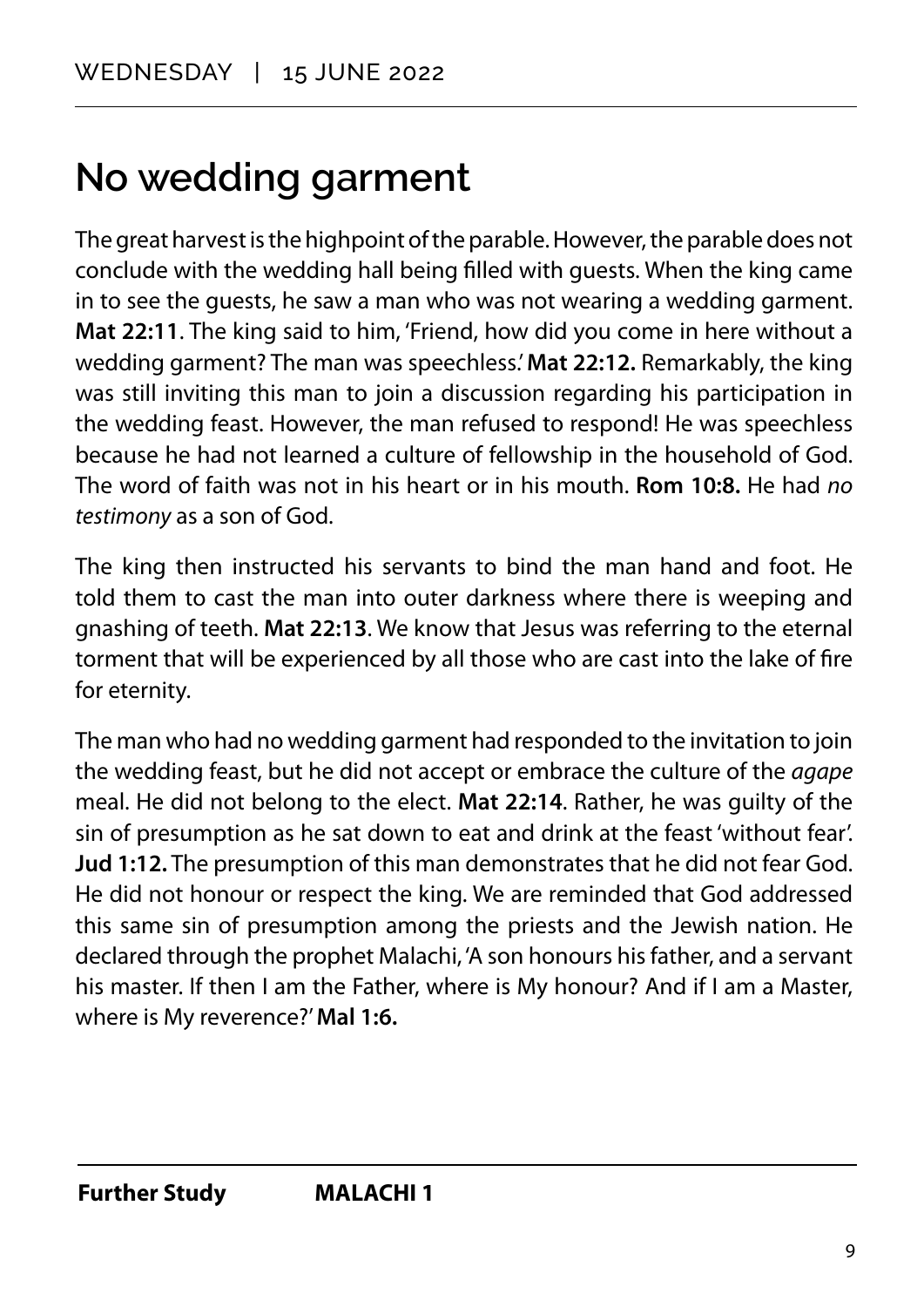## <span id="page-12-0"></span>**When you are invited**

The Gospel of Luke recorded that Jesus went into the house of one of the rulers of the Pharisees to eat bread on the Sabbath. **Luk 14:1.** This should have been an *agape* meal. However, we know that many of the Pharisees had already conspired to kill Jesus and were trying to ensnare Him. They may have used the case of the man with dropsy as a test to see what Jesus would do. Jesus asked the lawyers and the Pharisees who sat at the table, 'Is it lawful to heal on the Sabbath?' **Luk 14:2-3.** When they remained silent, He called out the man and healed him. In this interaction, Jesus demonstrated that the fellowship of the *agape* meal is the context for the ministry of restoration and healing.

Having healed the man with dropsy, Jesus then addressed those who are invited to an *agape* meal, because He noticed that those who had been invited to this meal had desired to sit in the best places at the table. **Luk 14:7.** He said to them, 'When you are invited by anyone to *a wedding feast*, do not sit down in the best place, lest one more honourable than you be invited by him; and he who invited you and him come and say to you, "Give place to this man," and then you begin with shame to take the lowest place.' **Luk 14:8-9**.

This is *a complementary parable* to the parable of the wedding feast and addresses the same issue. We recall that, in the parable of the wedding feast, Jesus illustrated the sin of presumption by referring to the man who did not have a wedding garment. In this parable, he addressed *the same sin* by speaking to those who presume to 'sit in the best places' at the table. This presumption demonstrates that they are not aware of their own sanctification; nor do they honour and respect the sanctification of others. **Php 2:1-4. Rom 12:3.**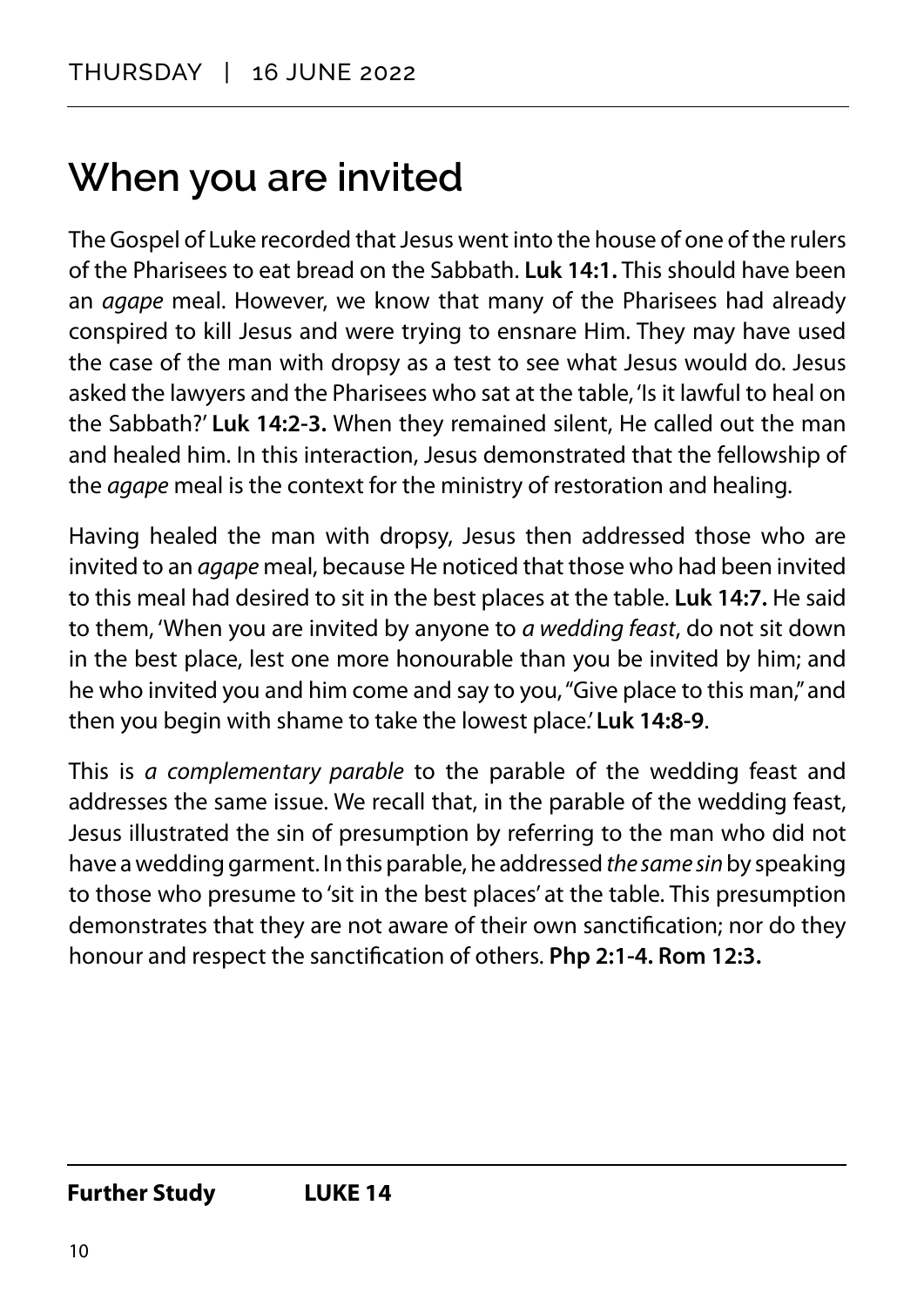#### <span id="page-13-0"></span>**When you host an** *agape* **meal**

Jesus said, 'When you give a dinner or a supper, do not ask your friends, your brothers, your relatives, nor rich neighbours, lest they also invite you back, and you be repaid. But when you give a feast, invite the poor, the maimed, the lame, the blind. And you will be blessed, because they cannot repay you; for you shall be repaid at the resurrection of the just.' **Luk 14:12-14.** Jesus was emphasising that the *agape* meal is not a social occasion; and nor is it a 'trading' exercise. All trading dynamics are a violation of the fellowship of the *agape* meal.

The *agape* meal is fellowship in the tree of life. It is fellowship in the word of the Father that is proclaimed to us as the fruit of the tree of life in each season. **1Jn 1:3**. When this word is in our heart and in our mouth in the fellowship of the *agape* meal, it ministers grace for edification and healing to one another. This includes the maimed, the lame and the blind. Referring to this fellowship, the wise man proclaimed, 'A wholesome [lit. 'curative, healing'] tongue is a tree of life.' **Pro 15:4. Eph 4:29**.

Jesus explained that a son of God who participates in the fellowship of an *agape* meal in a worthy manner, not looking to derive any earthly benefit in this lifetime, will be repaid in the resurrection. They will be raised at the last day. We recall that Jesus said to the multitude who followed Him after He fed the five thousand, 'Whoever eats My flesh and drinks My blood has eternal life, and I will raise him up at the last day.' **Joh 6:54.** It appears that one of the guests at the dinner table in the Pharisee's home received a flash of illumination as Jesus spoke about the resurrection at the end of the age. He suddenly declared, 'Blessed is he who shall eat bread in the kingdom of God!' **Luk 14:15**.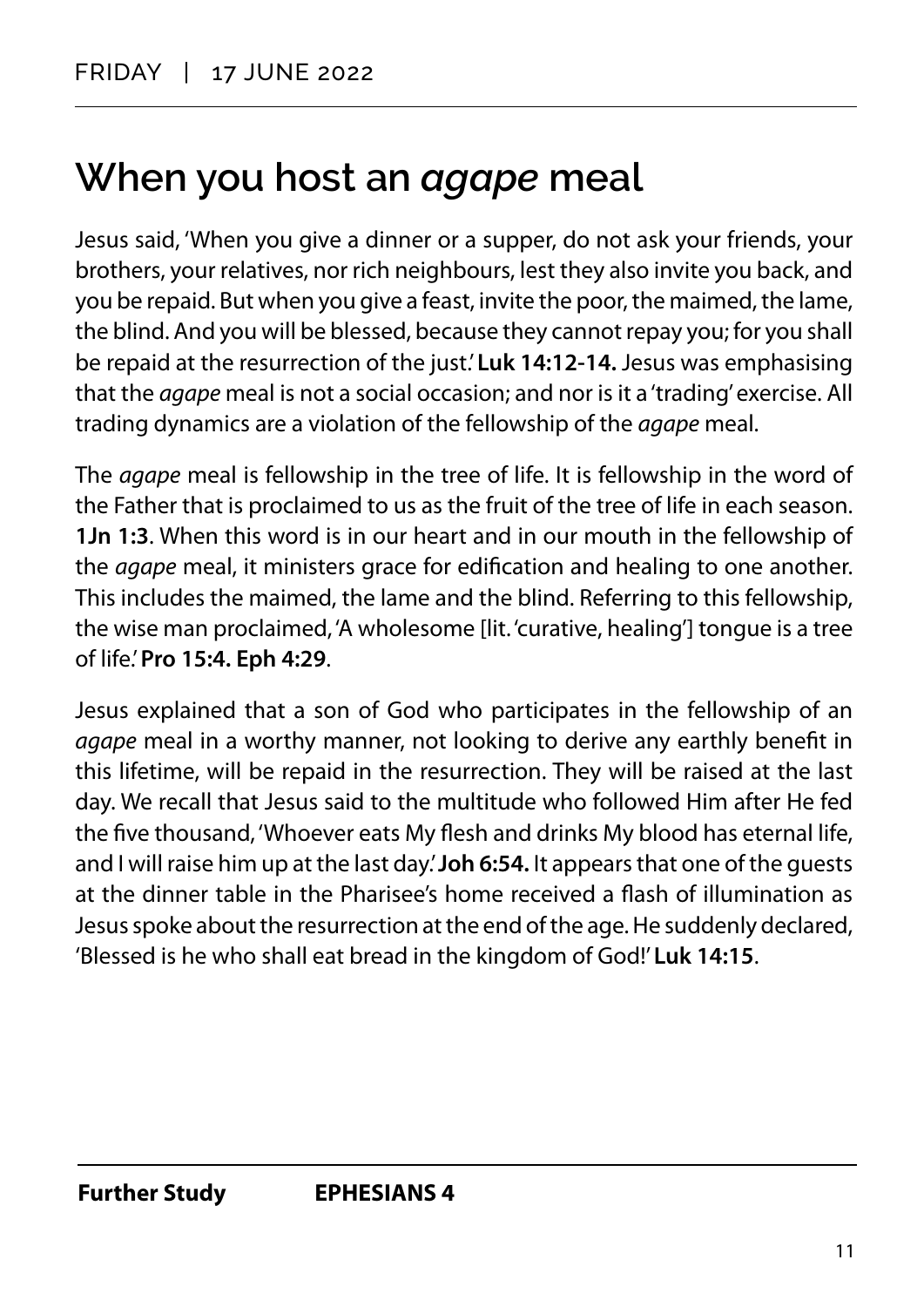## <span id="page-14-0"></span>**I have bought a piece of land**

In the parable of the great supper in the Gospel of Luke, we can liken the 'certain man' to God the Father. **Luk 14:16-17**. We can also liken the 'servant' to Jesus Christ. We note that Jesus referred to a singular servant in this parable, whereas, in the parable of the wedding feast, He referred to the sending of *many* servants. The prophet Isaiah declared that Jesus Christ would come as *the Servant* of the Father. **Isa 42:1**.

The first man in the parable said to the servant, 'I have bought a piece of ground, and I must go and see it. I ask you to have me excused.' **Luk 14:18.** This man had evidently made a choice to buy a piece of land that did not previously belong to him. His decision may have been motivated by his own desire for a certain lifestyle; to increase his generative capacity; or even to help someone else who had fallen upon hard times. Regardless of the motive, it was the expression his own initiative.

We observe, however, that the expression of the man's freedom of initiative to purchase this land led him into bondage. That is, the ownership of this land immediately imposed certain obligations upon him. We don't know whether these obligations were real or perceived, but we know that the bondage upon the man was real. He said to the servant, 'And *I must go* and see it.' He probably viewed this course of action as being a legitimate expression of 'accountable stewardship'.

Believing in the veracity of his own decisions and the expression of his own stewardship, the man felt fully justified in refusing the invitation that he had received from the servant. **Pro 14:12.** He did not recognise the importance of the invitation to the agape meal. **Jer 17:5-6.** The man believed that he had legitimate grounds for being excused from the supper. He expected that the servant would readily grant his request. This presumption demonstrated his pride.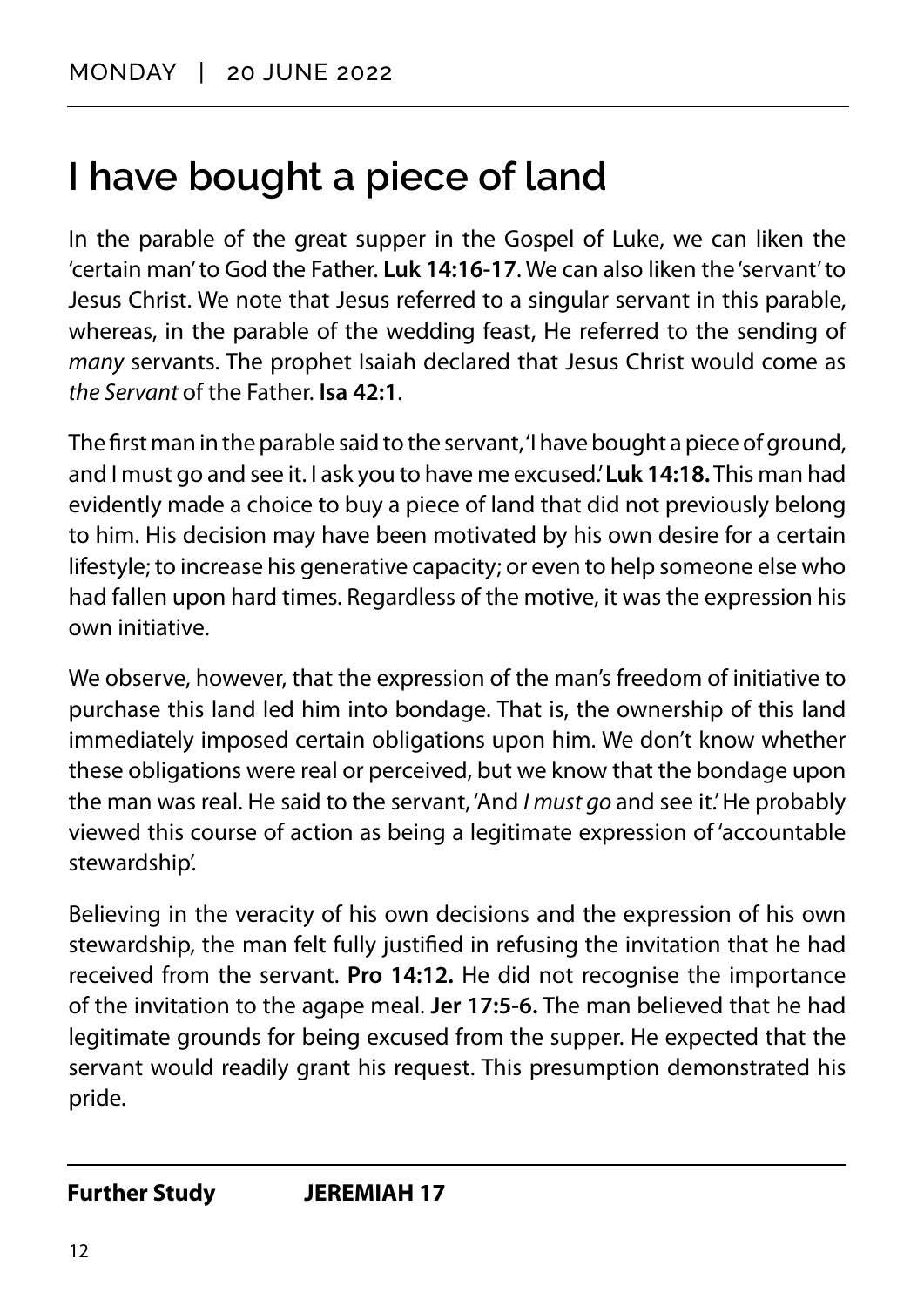## <span id="page-15-0"></span>**Our allotted portion**

Before the Israelites went into the promised land, the Lord commanded Moses to say to the people, 'When you come into the land of Canaan, this is the land that shall fall to you as an inheritance – the land of Canaan to its boundaries.' **Num 34:2**. Having identified the overall boundaries of the land, He appointed Joshua and Eleazar as the men who would divide the land among the tribes of Israel. N**um 34:17**. Each tribe was to receive a unique portion of the land as their inheritance. Furthermore, the Lord appointed a leader from each tribe who would divide the tribe's inheritance among the families who belonged to the tribe. **Num 34:18-29**.

In this way, each family was to receive an inheritance in the land. The land was then to be passed down from generation to generation. The Lord instructed the nation, 'The land shall not be sold permanently, for the land is Mine; for you are strangers and sojourners with Me.' **Lev 25:23.** However, if a person became poor, and needed to become the servant of another, they were able to sell their land until the year of Jubilee. The price was determined in relation to the year of Jubilee, which occurred every fifty years. **Lev 25:15-16**. That is, as the year of Jubilee approached, the price of the land diminished. The price needed to be reduced because, when the year of Jubilee arrived, the land was to be returned to its original owners.

If a person became poor because they did not steward their inheritance properly, they did reap the consequences of their failed stewardship. However, the year of Jubilee ensured that this judgement did not continue upon the family for generation after generation. Every fifty years, the land was to be restored to its original owners. **Lev 25:13**. The year of Jubilee restored the lines of sanctification that belonged to each family, according to the original division of the land.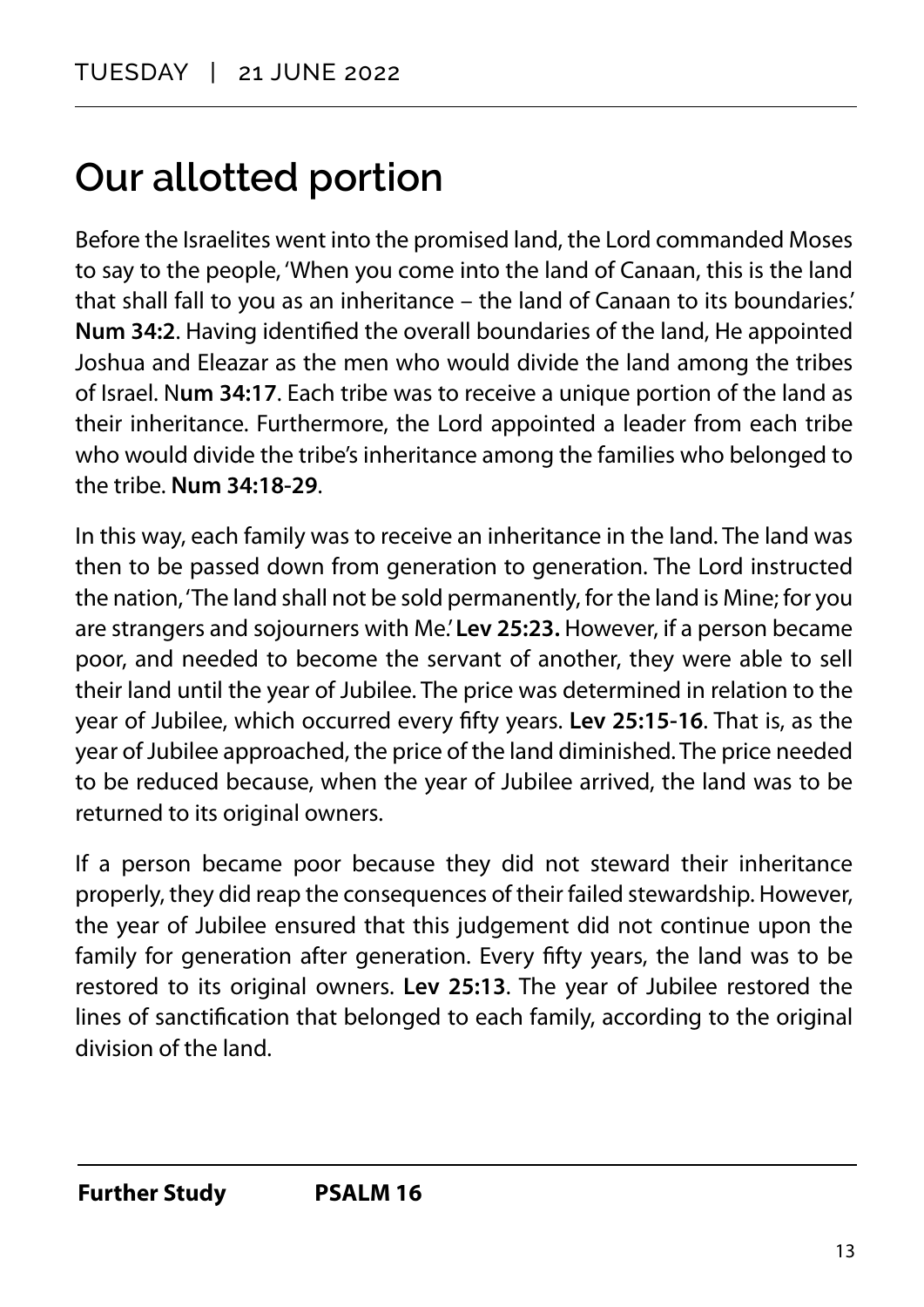## <span id="page-16-0"></span>**Selling parcels of land**

It is important to understand the division of the promised land, because the man in the parable of the great supper had evidently bought a piece of land that did not belong to him as an inheritance. Even if he had bought this land to help someone who had become poor, it would only belong to him *temporarily*. The land had not been given to him by the Lord. His desire to make the most of the purchase, while he had the opportunity, was nothing more than an expression of covetousness. **Luk 12:15**.

This principle draws our attention to an important point. The legitimate stewardship that belongs to a son of God in this world will not impede that person's capacity for participation in the fellowship of the *agape* meal. If a person's perceived responsibility, or stewardship, in the world has become an impediment to their participation in the *agape* meal, it is the sure indication that they have gone beyond the limits of their sanctification. Such a person has become entangled with 'a yoke of bondage'. **Gal 5:1**.

When the man in the parable received the invitation to the *agape* meal, he should have seen that his land purchase was outside the lines of his sanctification, because it was preventing him from accepting the invitation. Rather than excusing himself from the fellowship of the *agape* meal, he should have delivered himself from the entanglement. **Pro 6:3**. He should have sold the land, because it was not part of the inheritance that he had received from the Lord.

When we consider the fellowship of the church in Jerusalem, we observe that many of the believers did sell parcels of land. We read in the book of Acts, 'Nor was there anyone among them who lacked; for all who were possessors of lands or houses sold them, and brought the proceeds of the things that were sold, and laid them at the apostles' feet; and they distributed to each as anyone had need'. **Act 4:34-35.**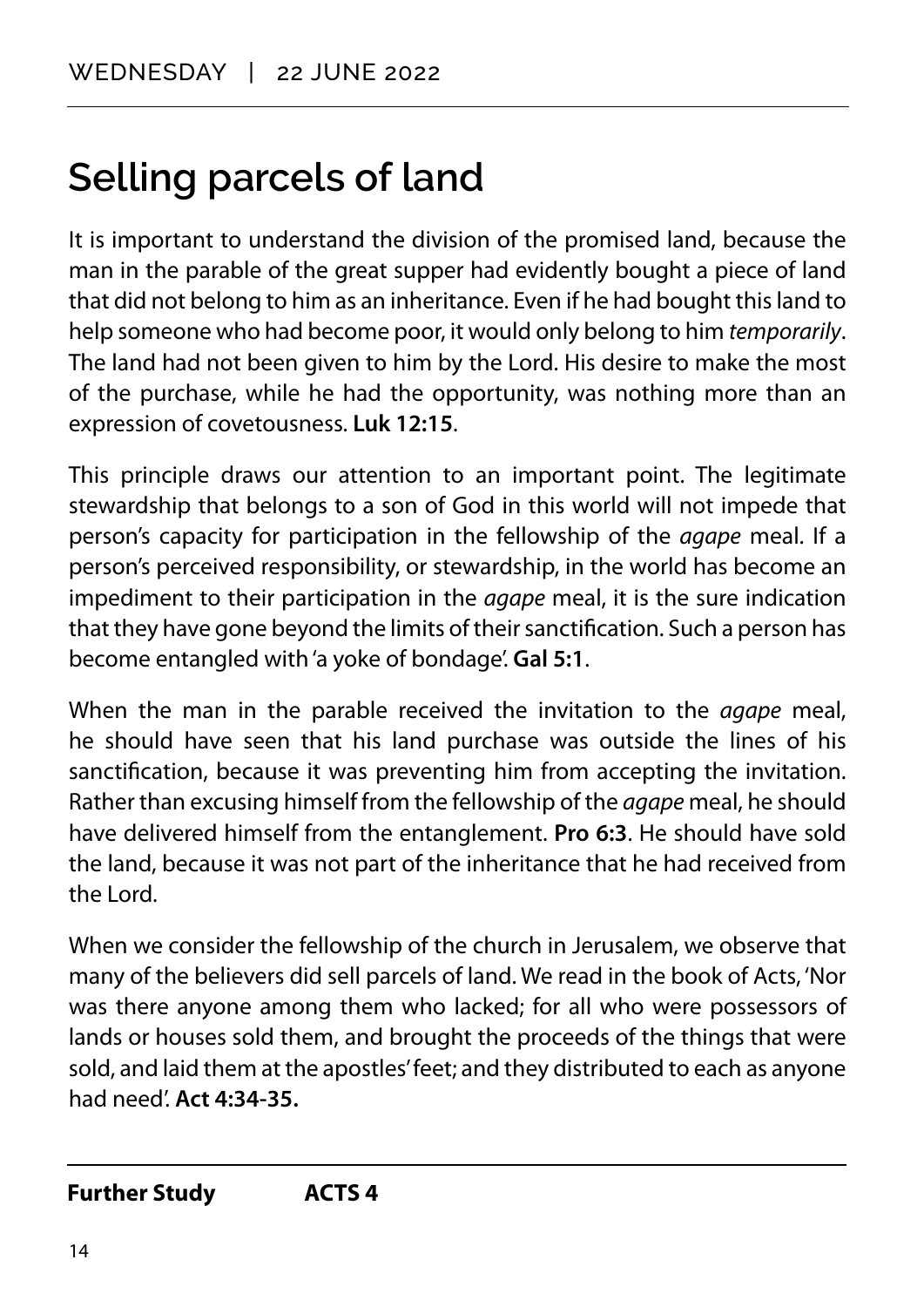# <span id="page-17-0"></span>**Pruning to reality**

When the early believers sold parcels of land and houses, it does not mean that everyone sold the land and the house where they were living. We know that, in the early years of the church in Jerusalem, the believers were not homeless and nor did they live together in a kind of commune. Rather, they listened to the apostles publicly proclaiming the word of life in Solomon's Portico, and then they met daily from 'house to house' for the fellowship of the *agape* meal. The book of Acts recorded, 'So continuing daily with one accord in the temple, and breaking bread *from house to house*, they ate their food with gladness and simplicity of heart'. **Act 2:46.**

Initially, the believers were probably selling any additional land or houses that they had accumulated as investments. Having been born as sons of God and baptised into Christ, they knew that their citizenship was now in heaven. **Php 3:20. Heb 11:9-10.** They readily relinquished the desire to accrue property or wealth in this world. In stark contrast to the man in the parable of the great supper, they willingly pruned to the reality of their own sanctification as sons of God. This was part of their commitment to the fellowship of the *agape* meal. Significantly, the proceeds from the sale of these additional properties ensured that there was no need or lack among the believers in the church in Jerusalem. **Act 4:34-35.**

Following the death of Stephen, which may have been a few years later, great persecution arose against the church in the region of Judea and Samaria. **Act 8:1**. At that time, all the believers in Jerusalem were scattered to other regions. Only the twelve apostles remained in Jerusalem. There is little doubt that the believers who were scattered during this persecution would have been thankful that they had already sold their additional parcels of land, houses and many of their possessions.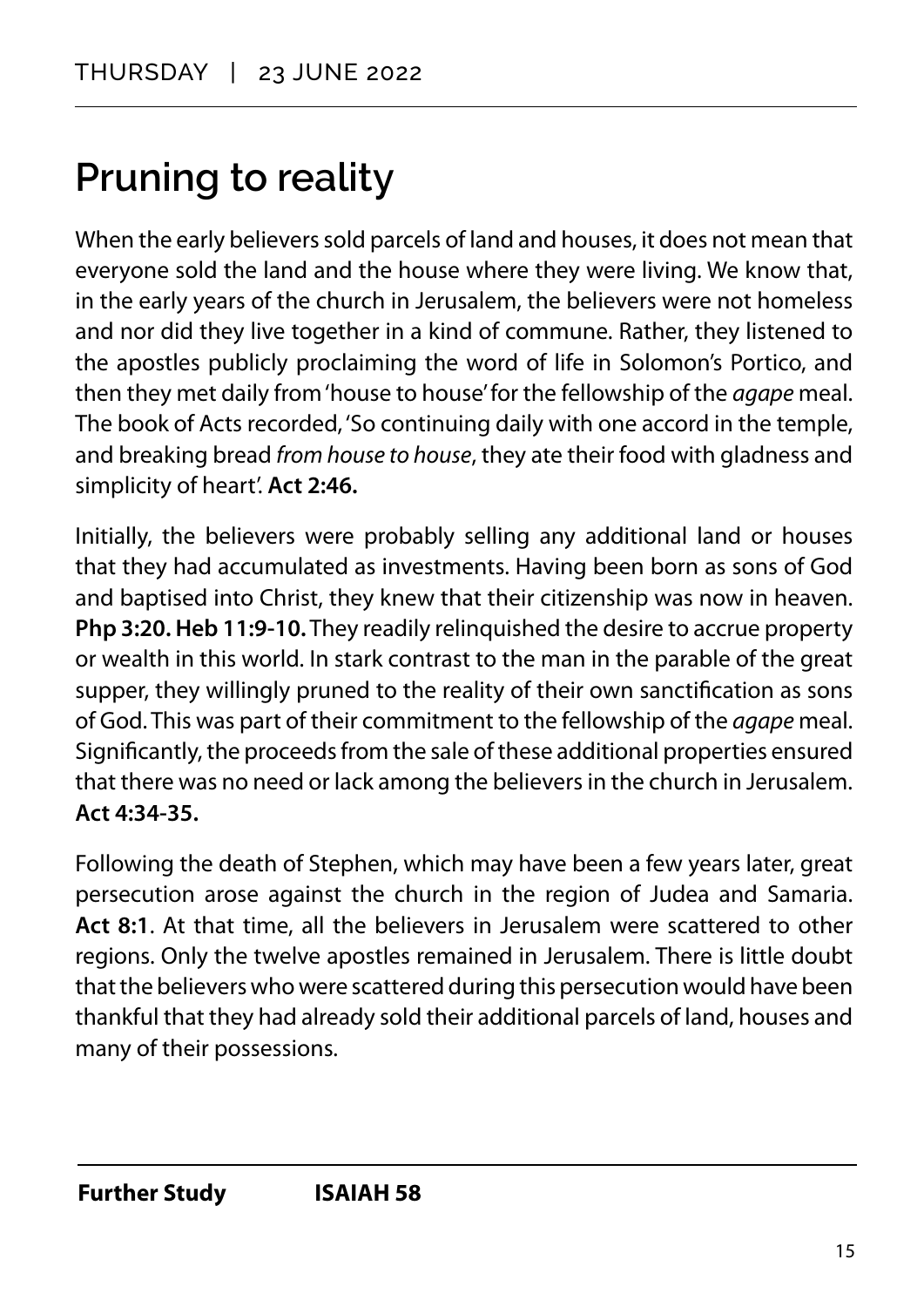#### <span id="page-18-0"></span>**I have bought five yoke of oxen**

The second man in the parable said to the servant, 'I have bought five yoke of oxen, and I am going to test them. I ask you to have me excused.' **Luk 14:19**. This man was not a farmer who had personally trained his own oxen for use on his own farm. He was most likely a businessman who was running teams of oxen as a contractor. He had just purchased another five yoke of oxen. We don't know whether he was intending to use all five yoke of oxen to pull a very large plough or whether he wanted to mobilise another five smaller ploughs, using one yoke of oxen for each plough. Either way, this purchase was a significant expansion to the generative capacity of his business.

The man needed to test the reliability of the oxen before he could use them in his business. He needed to know whether they were well trained and would respond appropriately to his commands or to the commands of his staff. He needed to do this promptly; otherwise, he would incur all of the extra costs to maintain the oxen, without being able to use them to generate income. Perhaps he had also borrowed money from the bank to purchase the five yoke of oxen, and was under pressure to generate income to cover his loan repayments.

The man believed that he had a good economic reason for purchasing the oxen, and he also had valid reasons for needing to test them. He obviously felt justified in excusing himself from the fellowship of the *agape* meal when he was invited by the servant. However, by refusing the servant's invitation, it demonstrated what he most valued, and what he served. Even if he was not consciously motivated by a love of money, he clearly valued the success of his business and had become enslaved by the needs of his business. **1Ti 6:10. Mat 6:21. Luk 18:22-23.**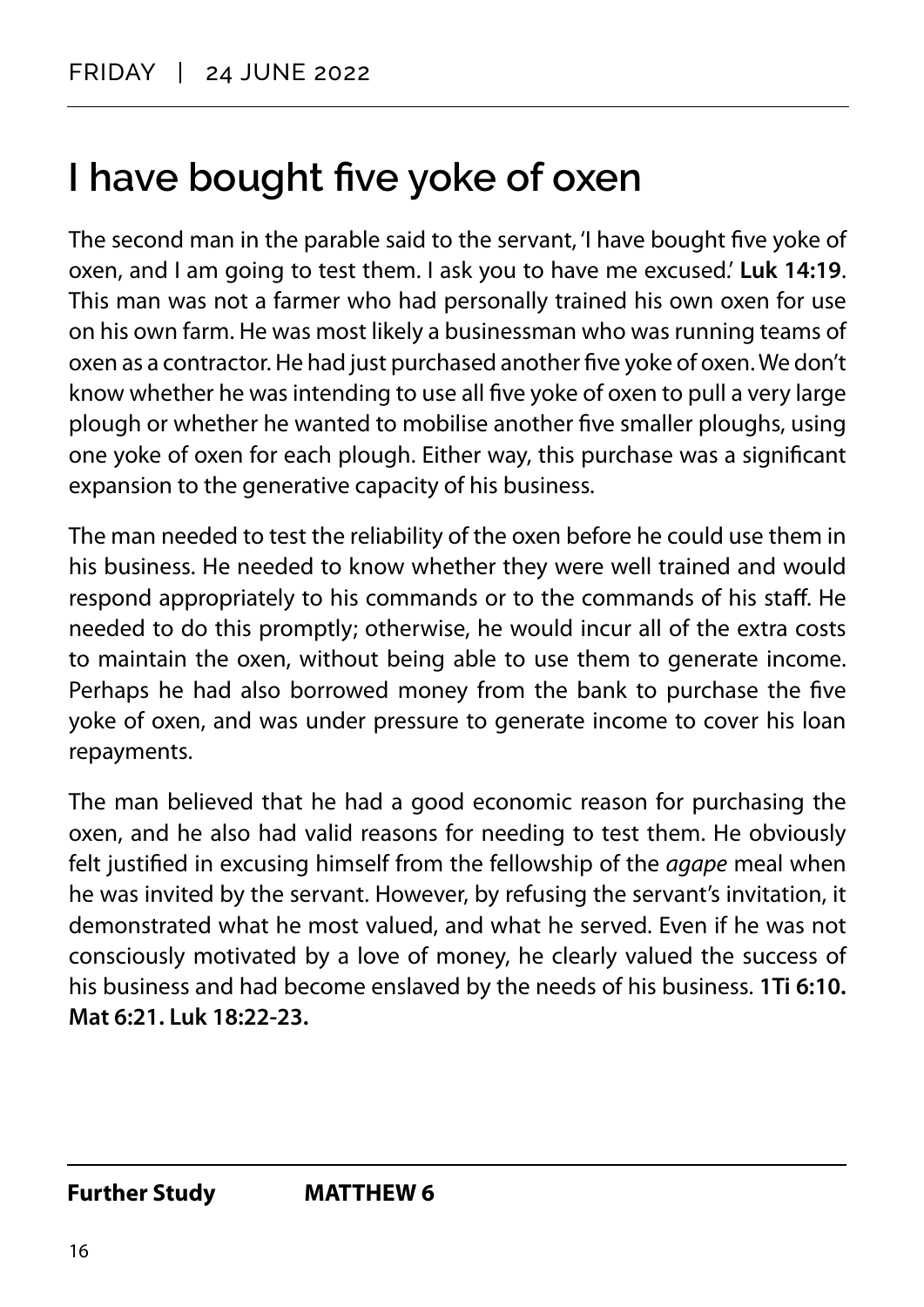#### <span id="page-19-0"></span>**No one can serve two masters**

The man who had purchased the five yoke of oxen had become a servant to the market forces within his industry. He then despised God by rejecting Christ's invitation to the *agape* meal. This demonstrated what he valued the most in his life. **Mat 6:21**. Jesus warned us that 'no one can serve two masters; for either he will hate the one and love the other, or else he will be loyal to the one and despise the other. You cannot serve God and mammon.' **Mat 6:24.**

We can contrast the response of the businessman in this parable, with the response of Elisha when he was called by Elijah. Elisha was also a businessman who likely went from field to field as a contractor with multiple teams of oxen. We read in the Scriptures that he was ploughing a field with *twelve yoke of oxen*. He may have had employees who were driving the various pairs of oxen so that they could plough this large field in a short period of time, before moving onto the next field. Elisha was probably directing his employees or servants while, at the same time, he was personally working with the twelfth pair of oxen. **1 Ki 19:19-21.**

We can only assume that it had been appropriate for Elisha to run this business for a season of his life. This may well have been a family business because of the way that Elisha asked to kiss his father and mother farewell. **1 Ki 19:20.**  Significantly, as soon as Elijah called him to become his disciple, he willingly let go of his share in the business and all of its potential future earnings. In contrast to the man in the parable of the great supper, the response of Elisha demonstrated that he was a man who served God, and not mammon. **Mat 6:24.**  As soon as there was a conflict between his business and the sanctification of his calling as a disciple, he delivered himself hastily from the business. **1Ki 19:21.**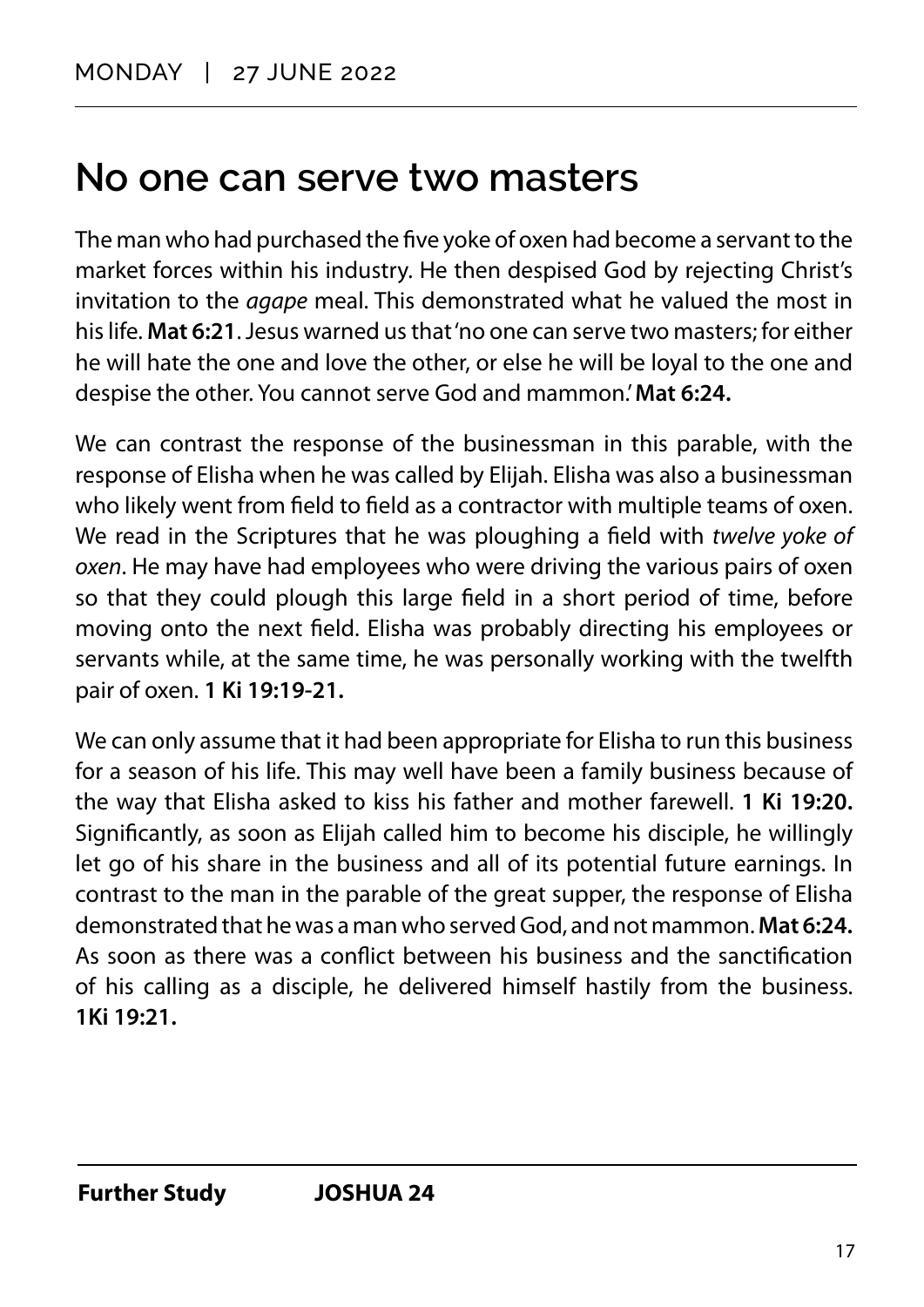#### <span id="page-20-0"></span>**I have married a wife**

The third man in the parable said, 'I have married a wife, and therefore I cannot come.' **Luk 14:20.** This seems like an unusual excuse! Why would getting married preclude the man from accepting the invitation to the great supper? Couldn't he simply bring his wife along with him? Why did the man resolutely believe that this was not an option? While this man's excuse does appear to be unusual, when we read the account of *the first marriage* in the Scriptures, we find that it is the oldest excuse of all. Getting married was not the man's problem. The problem was the fallen culture of his marriage covenant. **1Co 7:33.** 

We recall that Eve was deceived when she engaged in a conversation with Satan at the tree of the knowledge of good and evil. **Gen 3:1-5**. In the fellowship of Yahweh, the tree of the knowledge of good and evil belongs only to God, who is the origin of the creation, and the source of the identity and name of every person. Eve was deceived by Satan into believing that she could use the fruit from this tree as a resource to be *like God* in the context of her own marriage and family.

Eve expressed her desire to be *like God* when she reached out her hand to take the fruit from the tree of the knowledge of good and evil. In a state of delusion, she then presumed to take the place of God by offering this same fruit to her husband. **Gen 3:6.** Eve genuinely believed that the food which she gave to Adam would feed his identity as a person, make him look good, and give him the necessary wisdom to be successful in relation to his work in the world. Eve did not mean to cause hurt or to inflict harm upon her husband. We could say that her action was well intentioned, but it was the expression of a self centered motivation and a deceived perspective.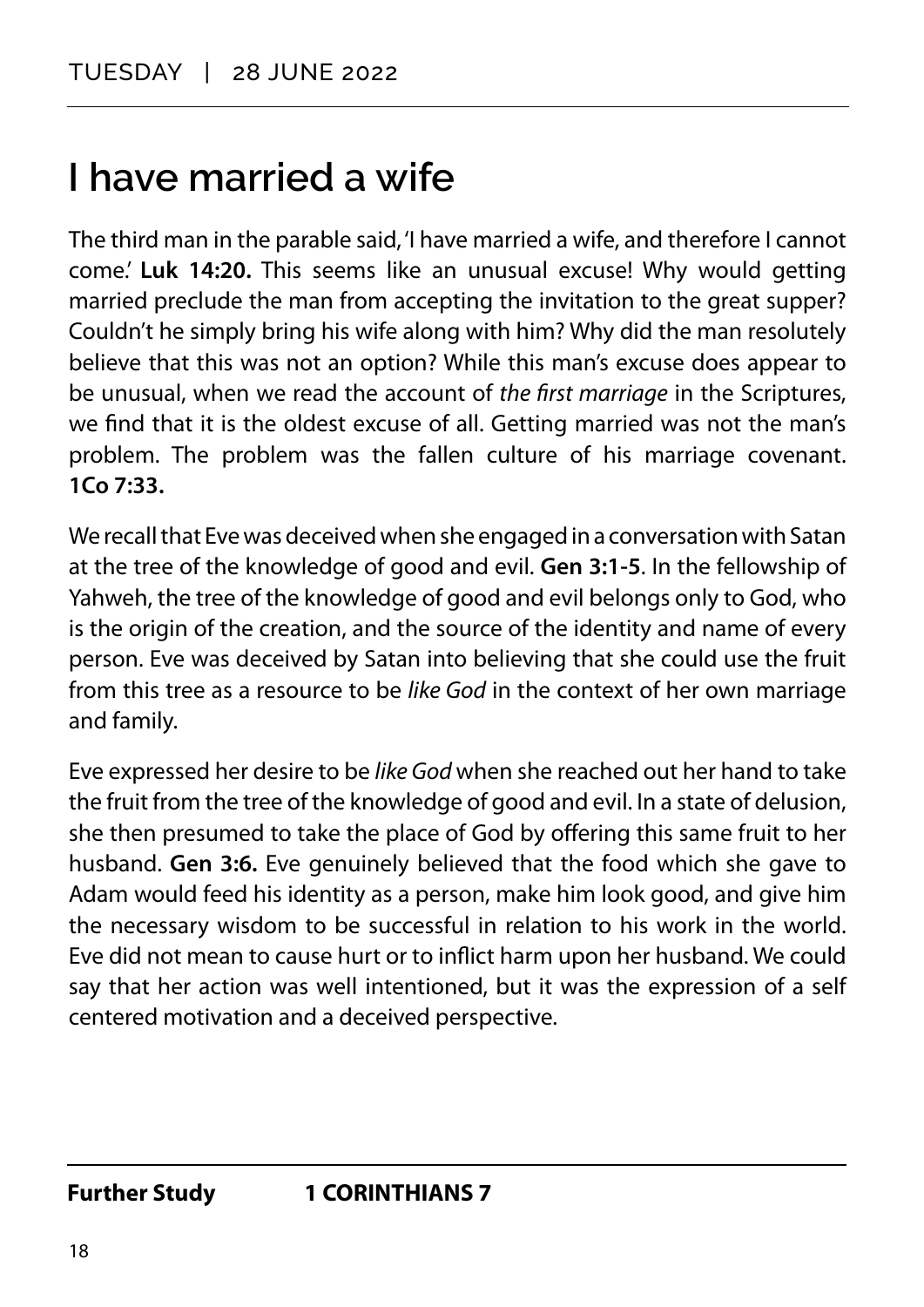#### <span id="page-21-0"></span>**The same old excuse**

When Adam took the fruit from Eve's hand, she perceived this to be a verification of her aspiration to be *like God*. It fed the projection that she had created for herself as being the source of life and direction in her marriage and family. We know that this transaction had no substance for Adam or Eve because, as soon as he ate the fruit, their eyes were opened, and they immediately became aware of their alienation from the fellowship of Yahweh. **Gen 3:7.**

Motivated by shame and fear, they worked together to make coverings for themselves in a desperate attempt to establish their own autonomous household that was self sufficient, and no longer reliant upon fellowship with Yahweh at the tree of life. **Gen 3:7.** Furthermore, when they heard the Father walking in the garden, looking for fellowship with them, they both hid themselves from Him among the trees of the garden. **Gen 3:8.** The Father called to Adam and said to him, 'Where are you?' **Gen 3:9.** We could liken this question from the Father, as He walked through the garden, to t*he invitation*  that Christ, as the Servant of God, now extends to every man to come and join the fellowship of the *agape* meal.

Notably, we observe that the man's response to the servant in the parable of the great supper *was the same* as Adam's response to the Father in the beginning. When the Father asked Adam if he had been disobedient, he replied, 'The woman whom You gave to be with me, she gave me of the tree, and I ate.' **Gen 3:12**. In the same way, the man replied to the servant, 'I have married a wife, and therefore I cannot come.' **Luk 14:20**. The man could not come to the great supper because he had chosen to eat what his wife was now feeding him, instead of receiving the Lord's provision in the *agape* meal. **Gen 3:17. Gen 16:2.** He had committed himself to serving his wife's agenda and meeting her expectations.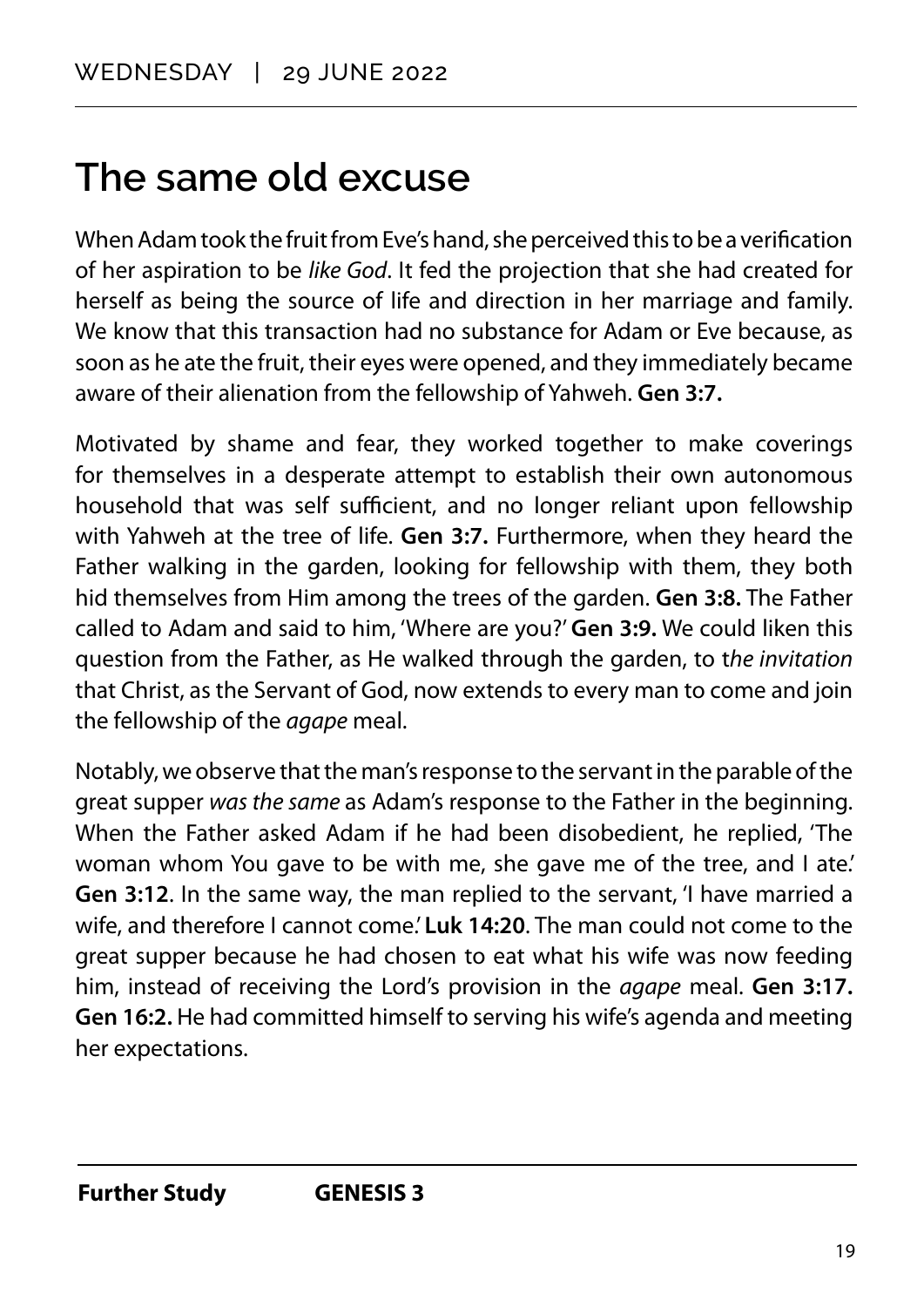#### <span id="page-22-0"></span>**The failure to choose sonship**

Adam made a deliberate and accountable decision to eat the fruit from his wife's hand because he had not yet *chosen* to be a son of the Father. **1Ti 2:13-14**. He had not yet *chosen* to live by every word that proceeds from the mouth of God, even though he was the beneficiary of fellowship with the Lord every day at the tree of life. **Mat 4:4**. If Adam had already made this choice, he would not have viewed Eve's proposition as a viable alternative.

The failure to *choose sonship* was also the underlying problem for the man in the parable of the great supper. The man rejected the provision of the *agape* meal because he had chosen to eat the food that his wife offered him and to serve her agenda. This food was more *palatable* for him. He believed that he would receive the necessary energy from this food to achieve his goals and aspirations in the world, including a happy and harmonious marriage. **1Co 7:33.** He was reliant upon his success in the world, and upon his wife's affirmation, to verify the projection that he had created for himself.

There may have been many more reasons why this man considered his wife's food to be a more palatable option than accepting the invitation to the great supper. Perhaps he was an *independent man* who did not want to be constrained by obedience to the word of God and to the relational obligations of true friendship among brethren. **Joh 15:4-5**. Perhaps he was a *lazy man*  who did not want to apply himself to the word of God or to the offering that is required in speaking in the fellowship of the *agape* meal. **Rom 12:10-11.** Perhaps he was a *proud man* who believed that he would be humiliated because of his inadequacy if he took his place at the Lord's table. **Psa 10:4.**  Perhaps, he was a *cowardly man* who did not want to risk any form of conflict with his wife. **Pro 29:25.**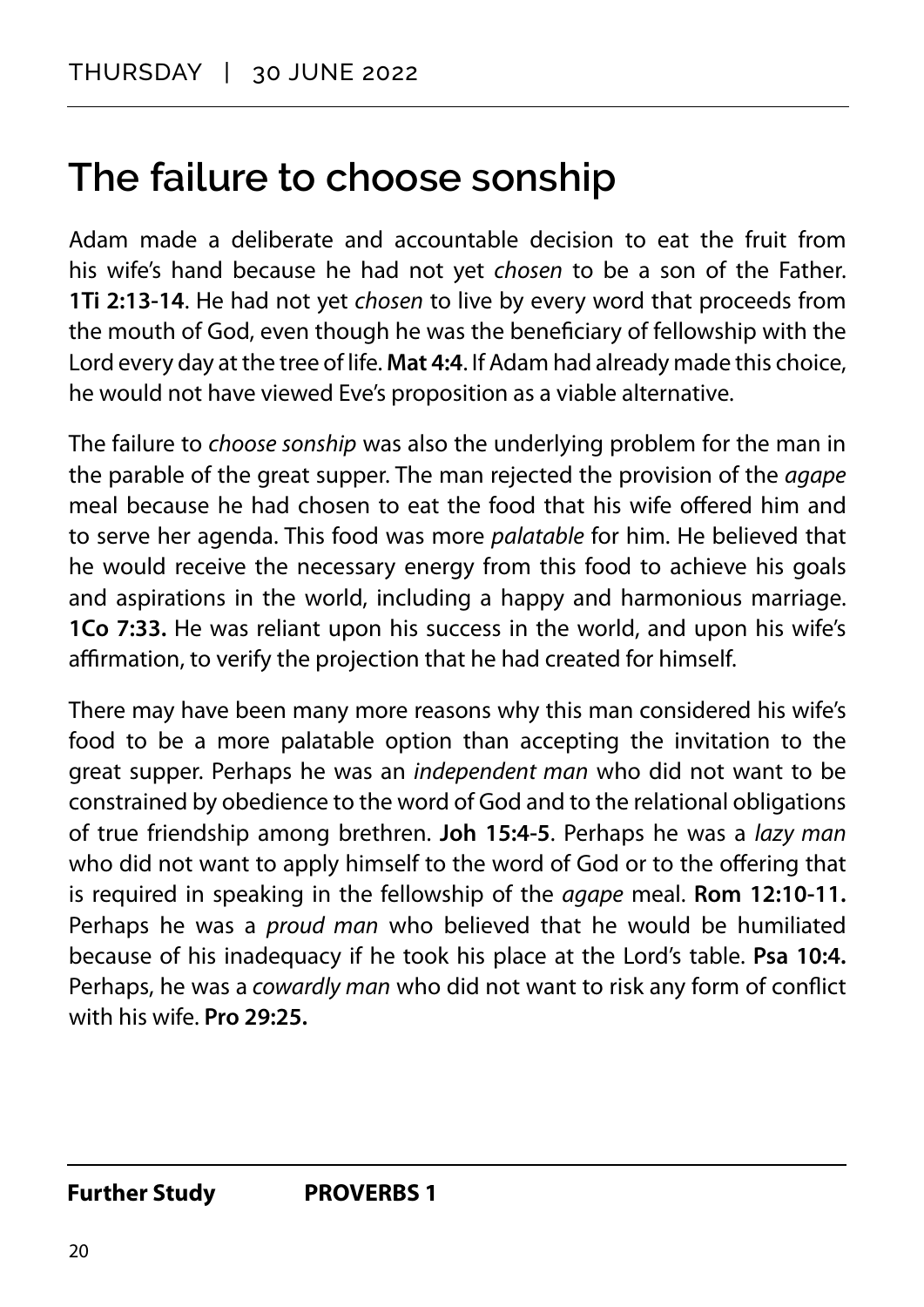## <span id="page-23-0"></span>**A personal invitation**

When we consider the third man in the parable of the great supper, we do not need to know the exact nature of the man's profile, or his marital circumstances. Regardless of his specific situation, we can be assured of one foundational truth. When the servant invited him to the great supper, the word was accompanied by the prevenient grace of God. As the invitation was extended to him, the prevenient grace of God released the man from his bondage to the law of sin in his own life and in his marriage. He was completely free to choose whether he would accept or reject the invitation. **Gal 5:1. Joh 8:36**. The assertion that he had no choice, when he said to the servant, 'Therefore, I cannot come', was a denial of the truth and a repudiation of the grace of God. The word that had been proclaimed to him was imbued with the faith and grace that was necessary for him to accept the Lord's invitation. **Rom 10:17.** This is true for every one of us. **Rev 22:17.**

Jesus used the parable of the great supper to highlight that He is, personally, as the Servant of God, extending an invitation to every person to join the fellowship of the *agape* meal with Him. In this regard, we are reminded of the words of Jesus to the presbytery in Laodicea. He said, 'Behold, I stand at the door and knock. If anyone hears My voice and opens the door, I will come in to him and dine with him, and he with Me.' **Rev 3:20**. There is no reason or valid excuse for any person to harden their heart and reject this invitation. It is sobering to consider the way in which Jesus finished the parable. He said that the Father, who is likened to the master, will proclaim, 'I say to you that none of those men who were invited [and made excuses] shall taste My supper.' **Luk 14:24.**